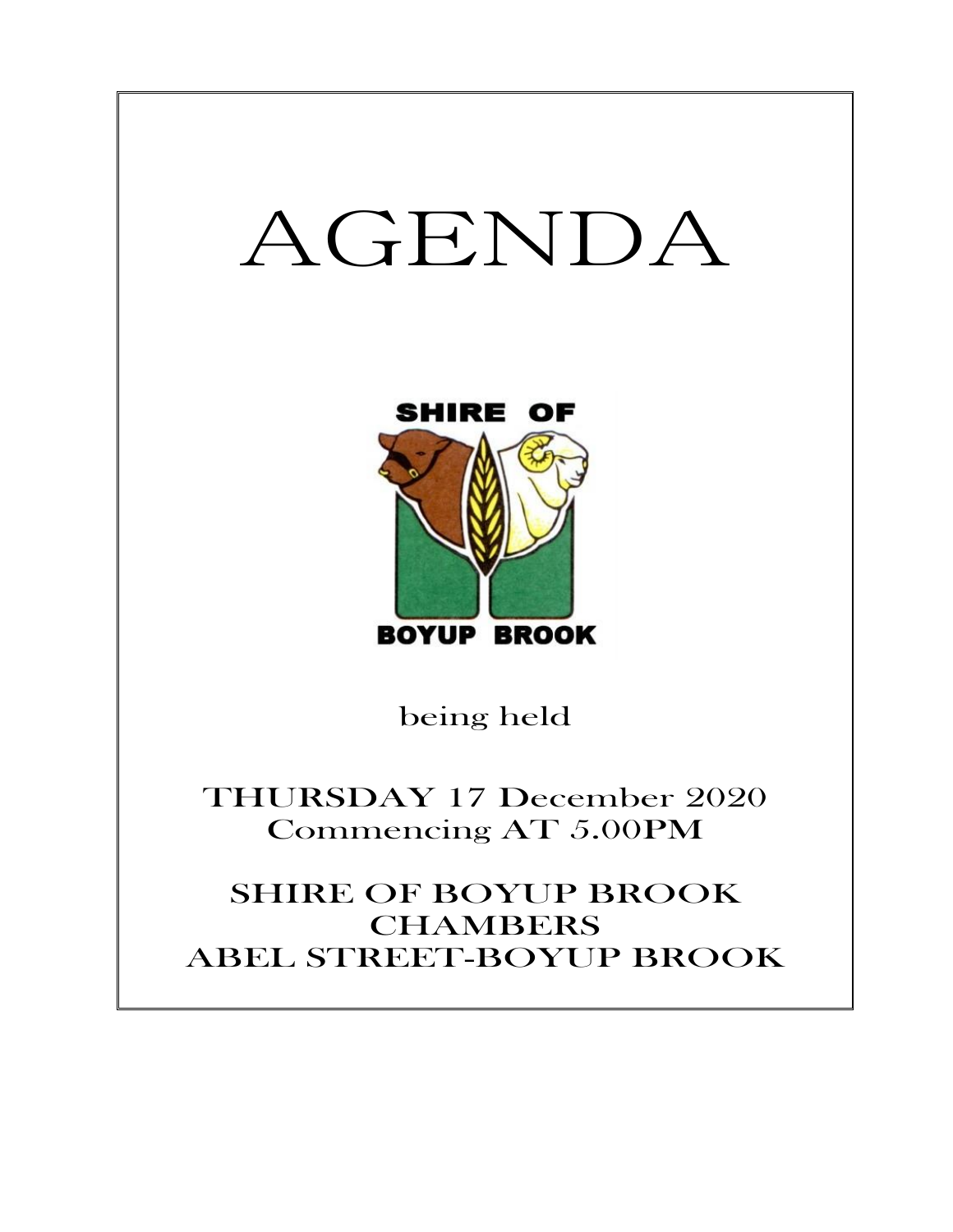#### **TABLE OF CONTENTS**

| 1.                                           |                                                                       |  |
|----------------------------------------------|-----------------------------------------------------------------------|--|
| 2.                                           | RECORD OF ATTENDANCE/APOLOGIES/LEAVE OF ABSENCE PREVIOUSLY APPROVED 3 |  |
| 3.                                           | RESPONSE TO PREVIOUS PUBLIC QUESTIONS TAKEN ON NOTICE 3               |  |
| 4.                                           |                                                                       |  |
| 5.                                           |                                                                       |  |
| 6.                                           |                                                                       |  |
| $\overline{7}$ .<br>7.1                      |                                                                       |  |
| 8.                                           |                                                                       |  |
| 9.                                           |                                                                       |  |
| 10.1                                         |                                                                       |  |
| 10.2<br>10.2.1<br>10.2.2<br>10.2.3           |                                                                       |  |
|                                              |                                                                       |  |
| 10.4<br>10.4.1<br>10.4.2<br>10.4.3<br>10.4.4 |                                                                       |  |
| 11                                           |                                                                       |  |
|                                              |                                                                       |  |
| 13                                           | URGENT BUSINESS BY APPROVAL OF THE PRESIDENT OR A MAJORITY OF  23     |  |
|                                              |                                                                       |  |
|                                              |                                                                       |  |
| 15                                           |                                                                       |  |

ſ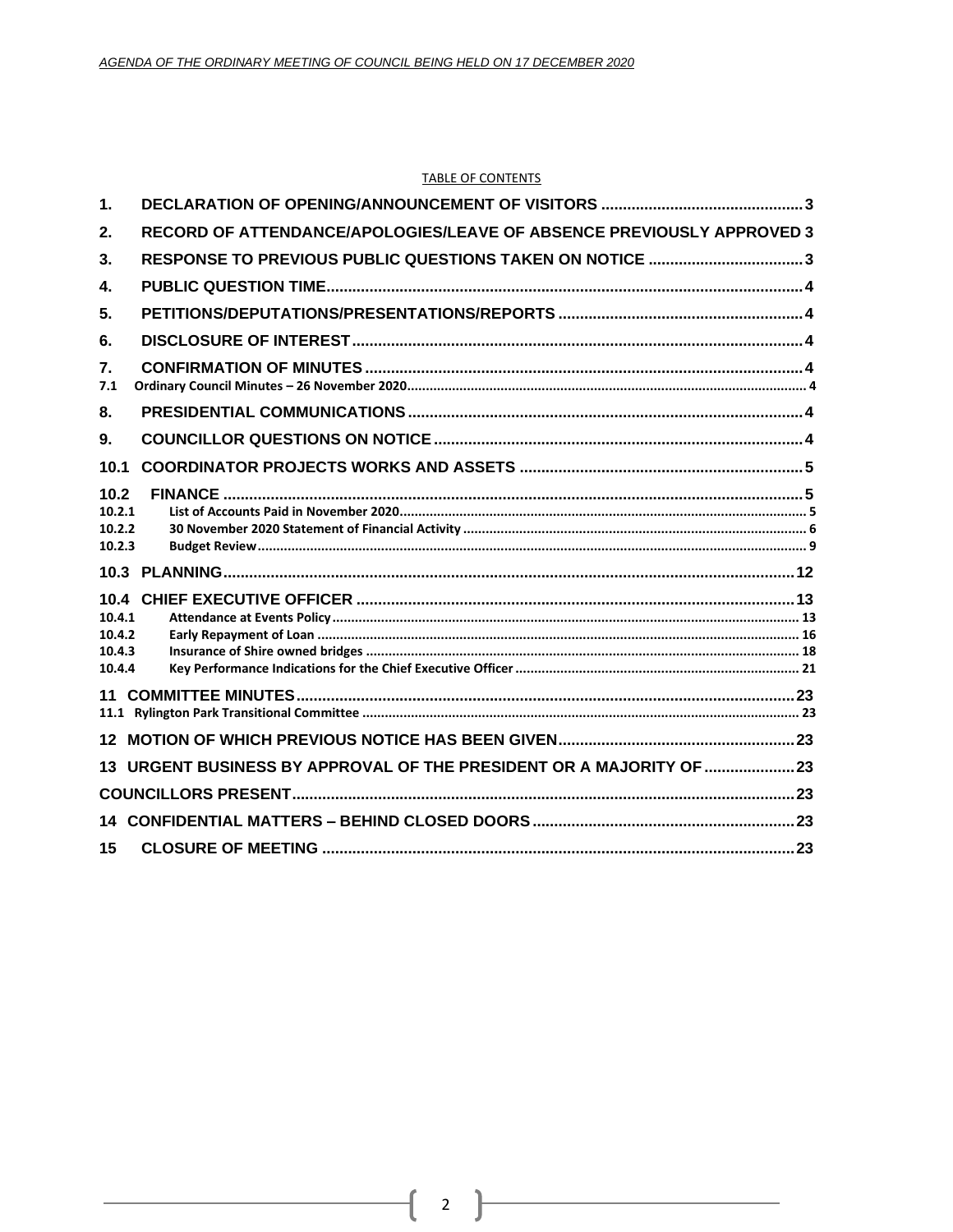# <span id="page-2-0"></span>**1. DECLARATION OF OPENING/ANNOUNCEMENT OF VISITORS**

*The Shire President declared the meeting open at …………….*

# <span id="page-2-1"></span>**2. RECORD OF ATTENDANCE/APOLOGIES/LEAVE OF ABSENCE PREVIOUSLY APPROVED**

PRESENT: Shire President Richard F Walker Deputy Shire President Helen C O'Connell Councillor **Sarah E G Alexander** 

Steele Alexander Philippe Kaltenrieder Darren E King Kevin J Moir Thomas J Oversby Adrian Price

| <b>Chief Executive Officer</b>          | Dale Putland   |
|-----------------------------------------|----------------|
| Deputy Chief Executive Officer          | Aaron Bowman   |
| <b>Coordinator Works &amp; Services</b> | Vanessa Crispe |
| <b>Executive Assistant</b>              | Maria Lane     |
|                                         |                |

LEAVE OF ABSENCE: APOLOGIES:

MEMBERS OF PUBLIC:

# <span id="page-2-2"></span>**3. RESPONSE TO PREVIOUS PUBLIC QUESTIONS TAKEN ON NOTICE**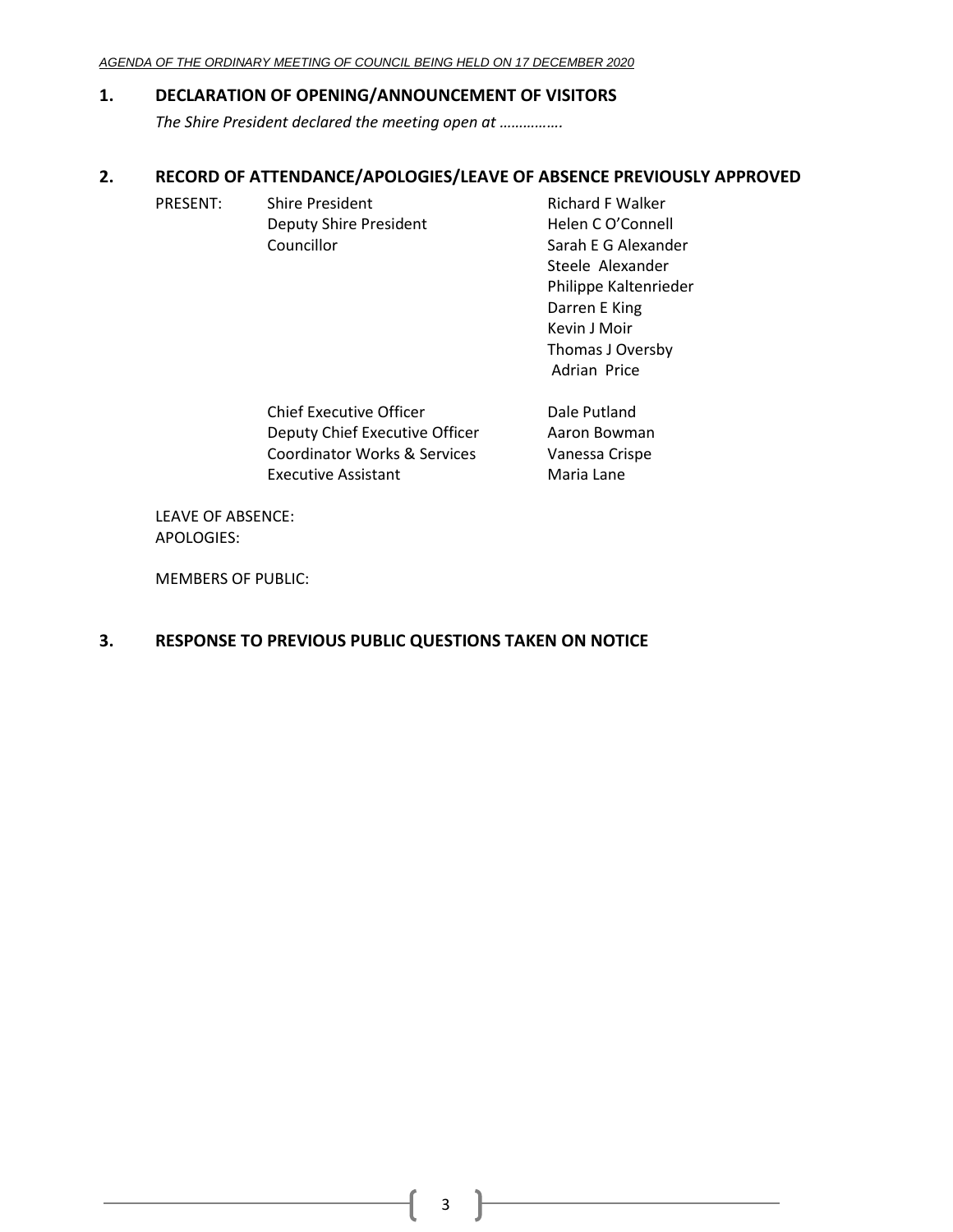- <span id="page-3-0"></span>**4. PUBLIC QUESTION TIME**
- <span id="page-3-1"></span>**5. PETITIONS/DEPUTATIONS/PRESENTATIONS/REPORTS**
- <span id="page-3-2"></span>**6. DISCLOSURE OF INTEREST**
- <span id="page-3-4"></span><span id="page-3-3"></span>**7. CONFIRMATION OF MINUTES**
	- **7.1 Ordinary Council Minutes – 26 November 2020**

**OFFICER RECOMMENDATION – ITEM 7.1**

**That the minutes of the Ordinary Council Meeting held on Thursday 26 November 2020 be confirmed as an accurate record.**

- <span id="page-3-5"></span>**8. PRESIDENTIAL COMMUNICATIONS**
- <span id="page-3-6"></span>**9. COUNCILLOR QUESTIONS ON NOTICE**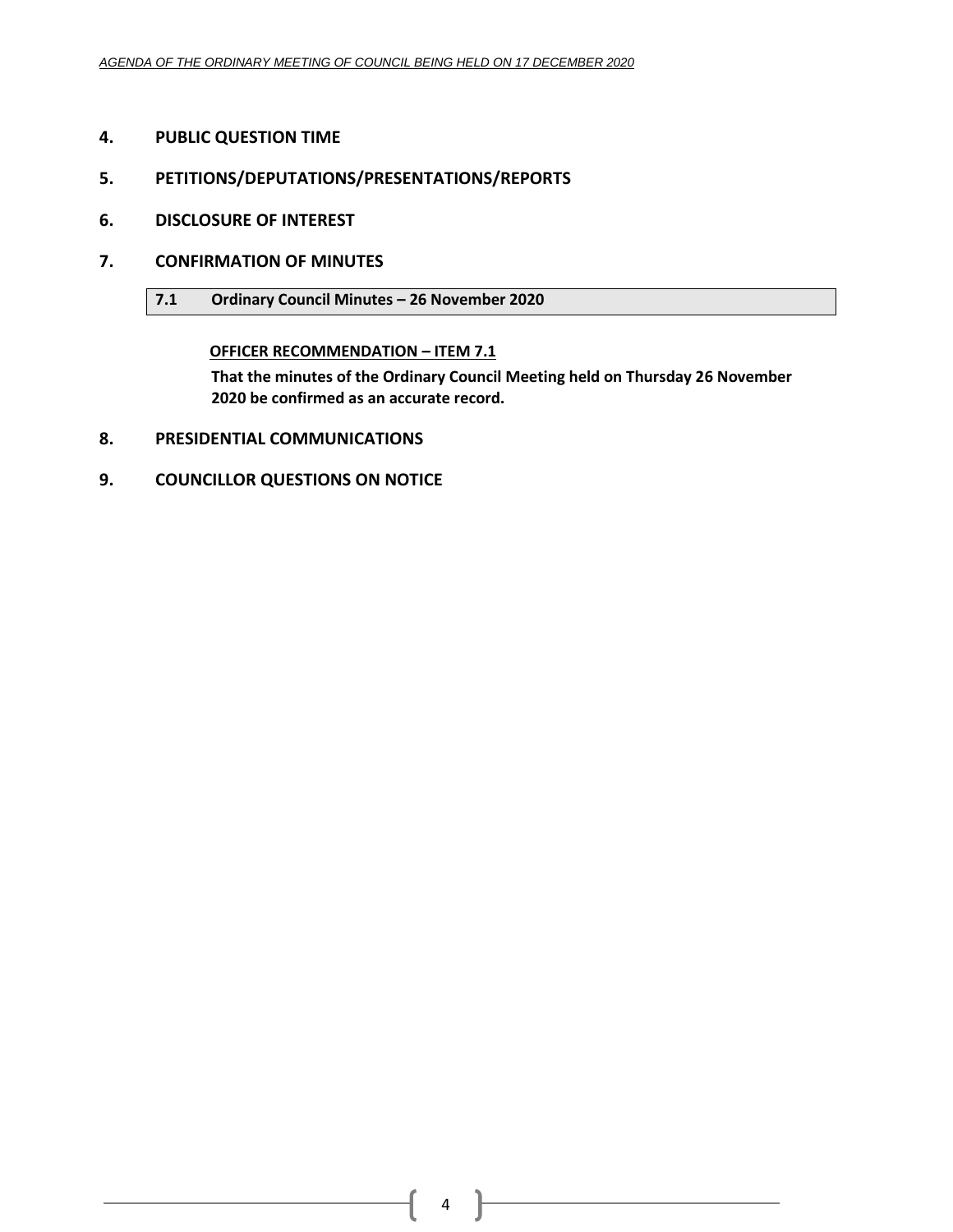# <span id="page-4-0"></span>**10.1 COORDINATOR PROJECTS WORKS AND ASSETS**

Nil

# <span id="page-4-1"></span>**10.2 FINANCE**

<span id="page-4-2"></span>

|  | 10.2.1 List of Accounts Paid in November 2020 |
|--|-----------------------------------------------|
|--|-----------------------------------------------|

*(*Will be available on Monday – 14 December 2020)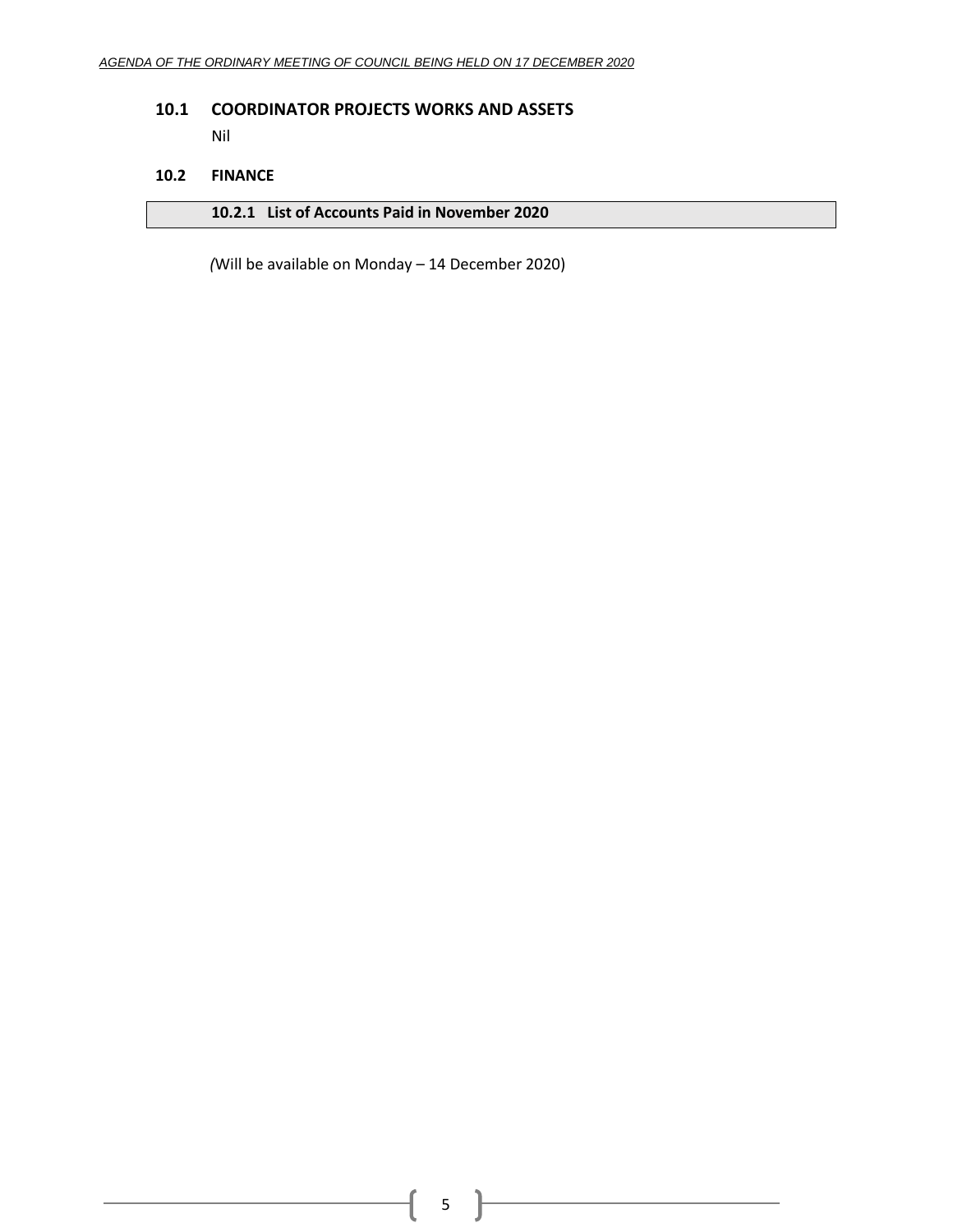#### <span id="page-5-0"></span>**10.2.2 30 November 2020 Statement of Financial Activity**

| Location:                              | Not applicable                         |
|----------------------------------------|----------------------------------------|
| <b>Applicant:</b>                      | Not applicable                         |
| File:                                  | <b>FM/10/003</b>                       |
| <b>Disclosure of Officer Interest:</b> | None                                   |
| Date:                                  | 10 December 2020                       |
| <b>Authors:</b>                        | D Long – Finance Consultant            |
| <b>Authorizing Officer:</b>            | Dale Putland - Chief Executive Officer |
| <b>Attachments:</b>                    | Yes                                    |

*\_\_\_\_\_\_\_\_\_\_\_\_\_\_\_\_\_\_\_\_\_\_\_\_\_\_\_\_\_\_\_\_\_\_\_\_\_\_\_\_\_\_\_\_\_\_\_\_\_\_\_\_\_\_\_\_\_\_\_\_\_\_\_\_\_\_\_\_\_\_\_\_\_\_\_*

#### **SUMMARY**

The Monthly Financial Report for 30 November 2020 is presented for Councils consideration.

#### **BACKGROUND**

The Local Government Act 1995 and the Local Government (Financial Management) Regulations 1996 require local governments to prepare monthly reports containing the information that is prescribed.

The Regulations require local governments to prepare annual budget estimates and month by month budget estimates so that comparatives can be made to Year to Date (YTD) Actual amounts of expenditure, revenue and income, and materials variances can be commented on.

#### **COMMENT**

The Shire prepares the monthly financial statements in the statutory format along with other supplementary financial reports consisting of:

- (a) Statement of Comprehensive Income by Function/Program;
- (b) Statement of Comprehensive Income by Nature/Type;
- (c) Statement of Financial Activity;
- (d) Summary of Net Current Asset Position;
- (e) Statement of Explanation of Material Variances;
- (f) Statement of Financial Position;
- (g) Statement of Cash Flows;
- (h) Detailed Operating and Non-Operating Schedules;
- (i) Statement of Cash Back Reserves;
- (j) Loan Borrowings Statement; and
- (k) Trust Fund Statement.

6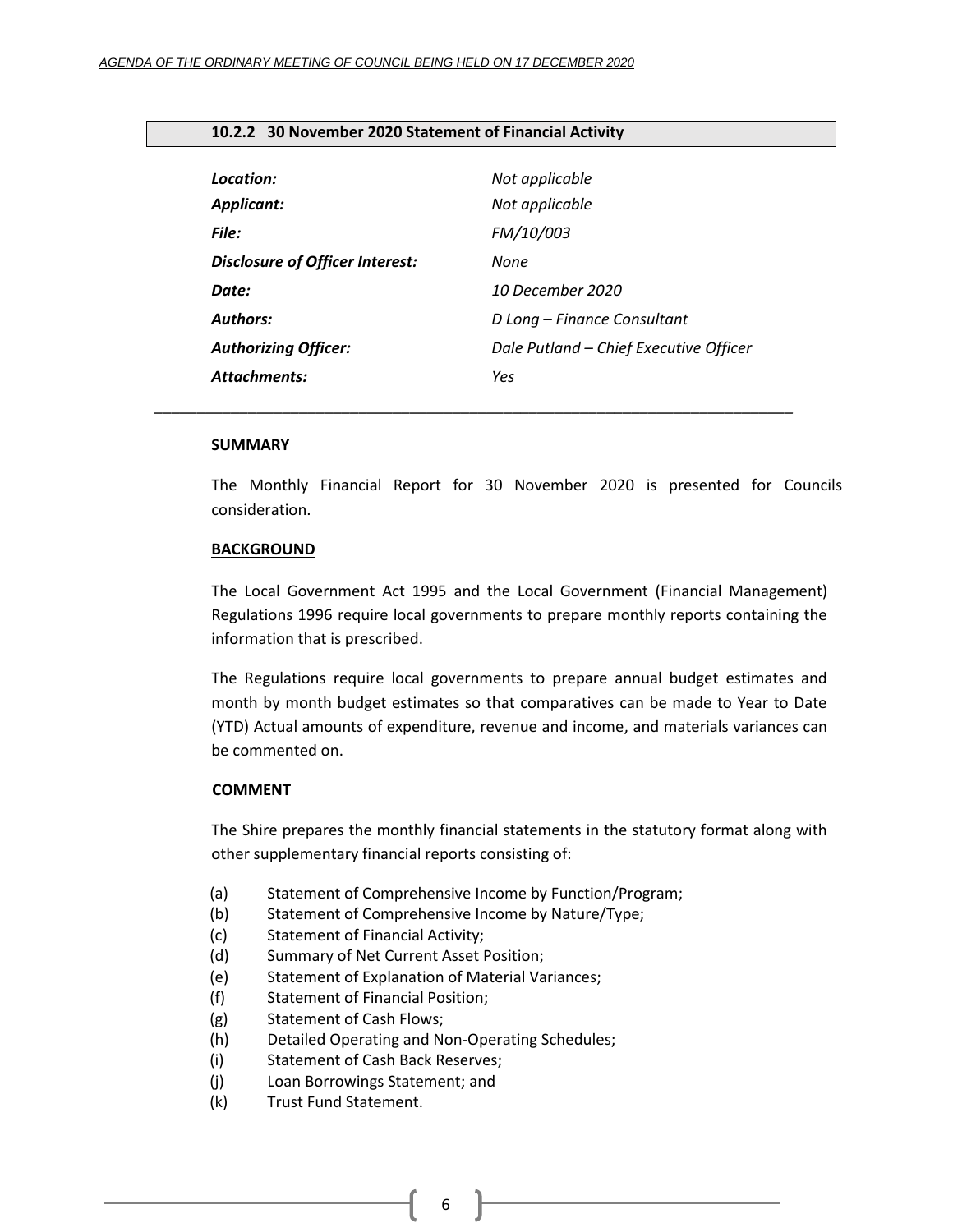At its budget meeting, Council adopted a material variance threshold of \$10,000 or 10%. For interpretation purposes, this means any variance at Function/Program level that is greater than 10% and exceeds \$10,000 in value is reported on and commentary is provided to explain the YTD budget estimate to YTD actual variance. The material variance is shown on the Statement of Financial Activity, in accordance with the *Local Government (Financial Management) Regulations 1996*.

The material variance commentary is now provided in a separate statement, called the Statement of Explanation of Material Variances. This statement categorises the variance commentary according to reporting Functions/Programs and groups the variances by Operating Revenue, Operating Expenditure, Non-Operating/Capital Revenue, and Capital Expenditure.

The Statement of Financial Activity as at 30 November shows a closing surplus of \$3,966,569.

# **CONSULTATION** – Nil

# **STATUTORY OBLIGATIONS**

Local Government Act 1995

Section 6.4–Specifies that a local government is to prepare such other financial reports as are prescribed.

Local Government (Financial Management) Regulations 1996:

Regulation 34 states:

- (1) A local government is to prepare each month a statement of financial activity reporting on the sources and applications of funds, as set out in the annual budget under regulation 22(1)(d) for that month in the following detail:
	- (a) annual budget estimates, taking into account any expenditure incurred for an additional purpose under section 6.8(1)(b) or (c);
	- (b) budget estimates to the end of month to which the statement relates;
	- (c) actual amounts of expenditure, revenue and income to the end of the month to which the statement relates;
	- (d) material variances between the comparable amounts referred to in paragraphs (b) and (c);
	- (e) the net current assets at the end of the month to which the statement relates.

Sub regulations 2, 3, 4, 5, and 6 prescribe further details of information to be included in the monthly statement of financial activity.

### **POLICY IMPLICATIONS** – Nil

### **BUDGET/FINANCIAL IMPLICATIONS**

As presented in the attached reports.

### **STRATEGIC IMPLICATIONS** – Nil

7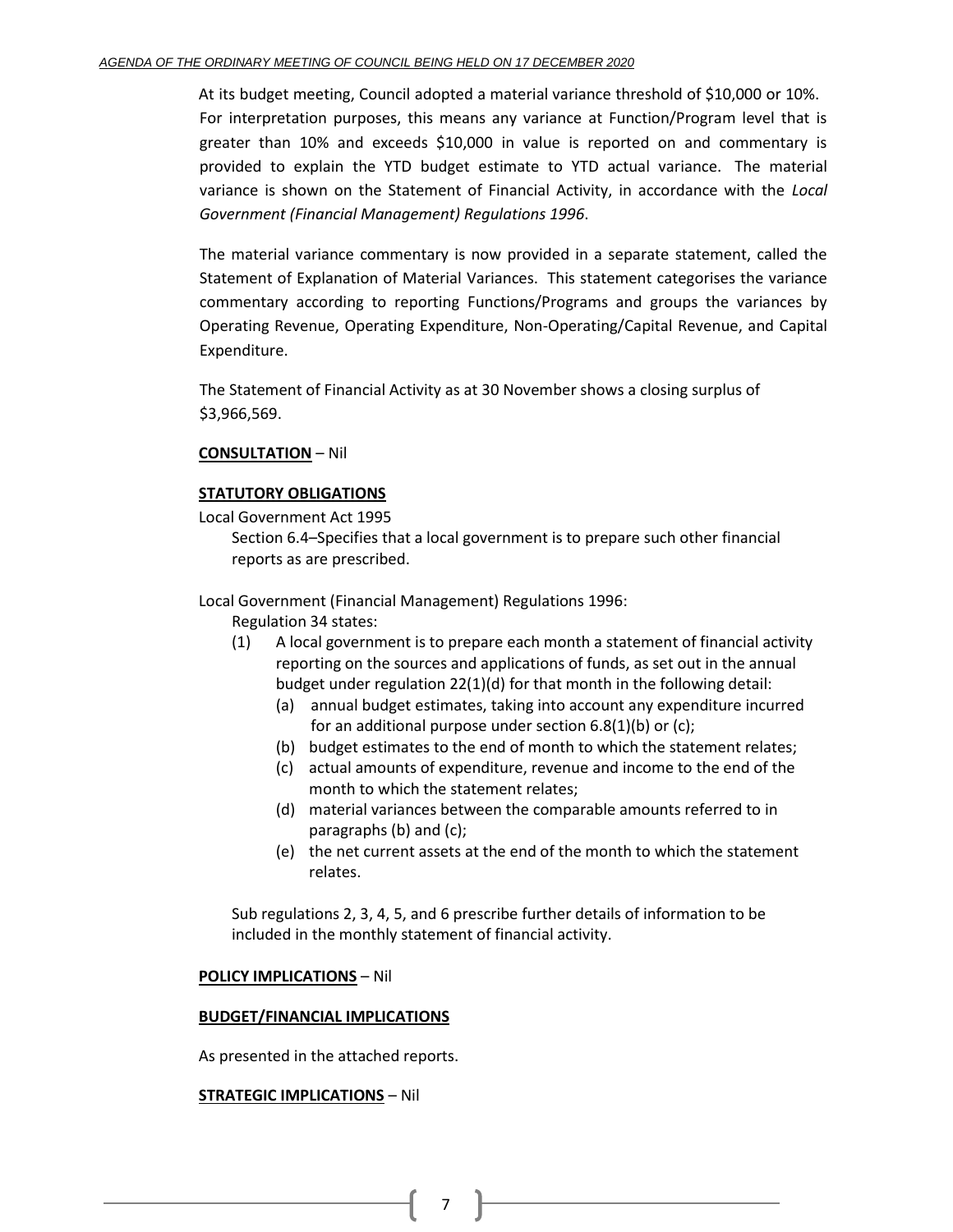## **VOTING REQUIREMENTS**

Simple Majority

# **OFFICER RECOMMENDATION – Item 10.2.2**

**That Council receive the Monthly Financial Report for 30 November 2020, as presented.**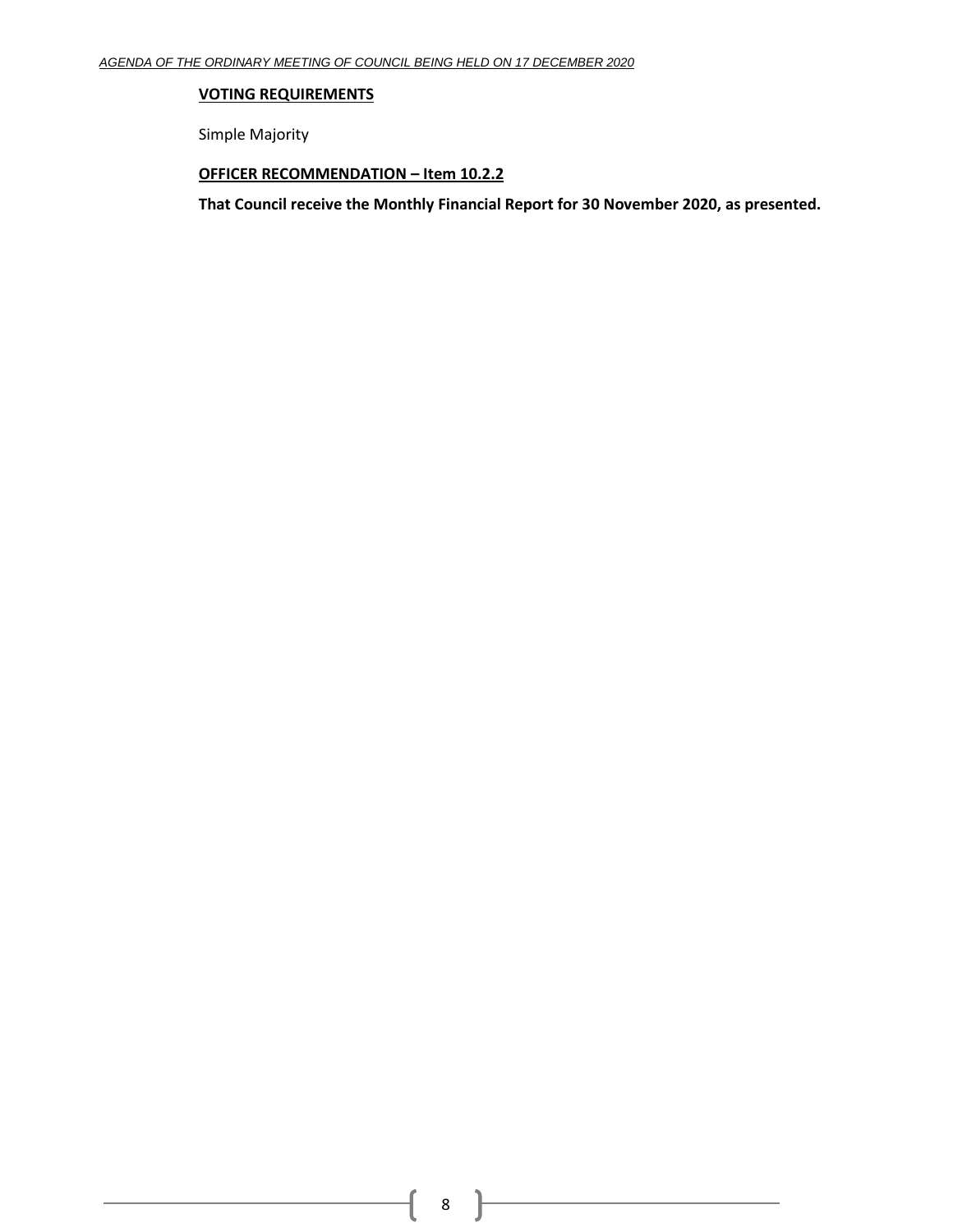#### <span id="page-8-0"></span>**10.2.3 Budget Review**

| Location:                      | N/A                                             |
|--------------------------------|-------------------------------------------------|
| Applicant:                     | N/A                                             |
| File:                          |                                                 |
| <b>Disclosure of Interest:</b> | Nil                                             |
| Date:                          | 9th December 2020                               |
| <b>Author:</b>                 | Aaron Bowman - A/Deputy Chief Executive Officer |
| <b>Authorizing Officer:</b>    | Dale Putland - Chief Executive Officer          |
| <b>Attachments:</b>            | Attachment 1                                    |
|                                |                                                 |

#### **SUMMARY**

To present a review of the Shire 2020/21 Budget. This review includes several proposed budget variations, which results in a nil net change.

**\_\_\_\_\_\_\_\_\_\_\_\_\_\_\_\_\_\_\_\_\_\_\_\_\_\_\_\_\_\_\_\_\_\_\_\_\_\_\_\_\_\_\_\_\_\_\_\_\_\_\_\_\_\_\_\_\_\_\_**

#### **BACKGROUND**

Changes to the Annual Budget are required during the year, as circumstances change, from when the annual budget was adopted by Council at the beginning of the financial year. Amendments to the Annual Budget will ensure that tight fiscal control is maintained on the Shire's finances.

#### **COMMENT**

A review of the Shire 2020/21 grant funding commitments together with carried forward grant funding projects from 2019/20 has been undertaken. The review has highlighted discrepancies with the information provided to and from funding bodies and what was adopted in the Shire budget. In addition, expenditure for projects for the Local Roads and Community Infrastructure grant funding were neither previously presented or discussed with Council, and only 1/3 of the expenditure was accounted for in the adopted budget.

#### **CONSULTATION**

No community consultation was undertaken / required. Consultation has occurred between the Executive.

### **STATUTORY COMPLIANCE**

Regulation 33A of the Local Government (Financial Management) Regulations 1996 as amended requires a Local Government to review their annual budget between 1 January and 31 March each year.

9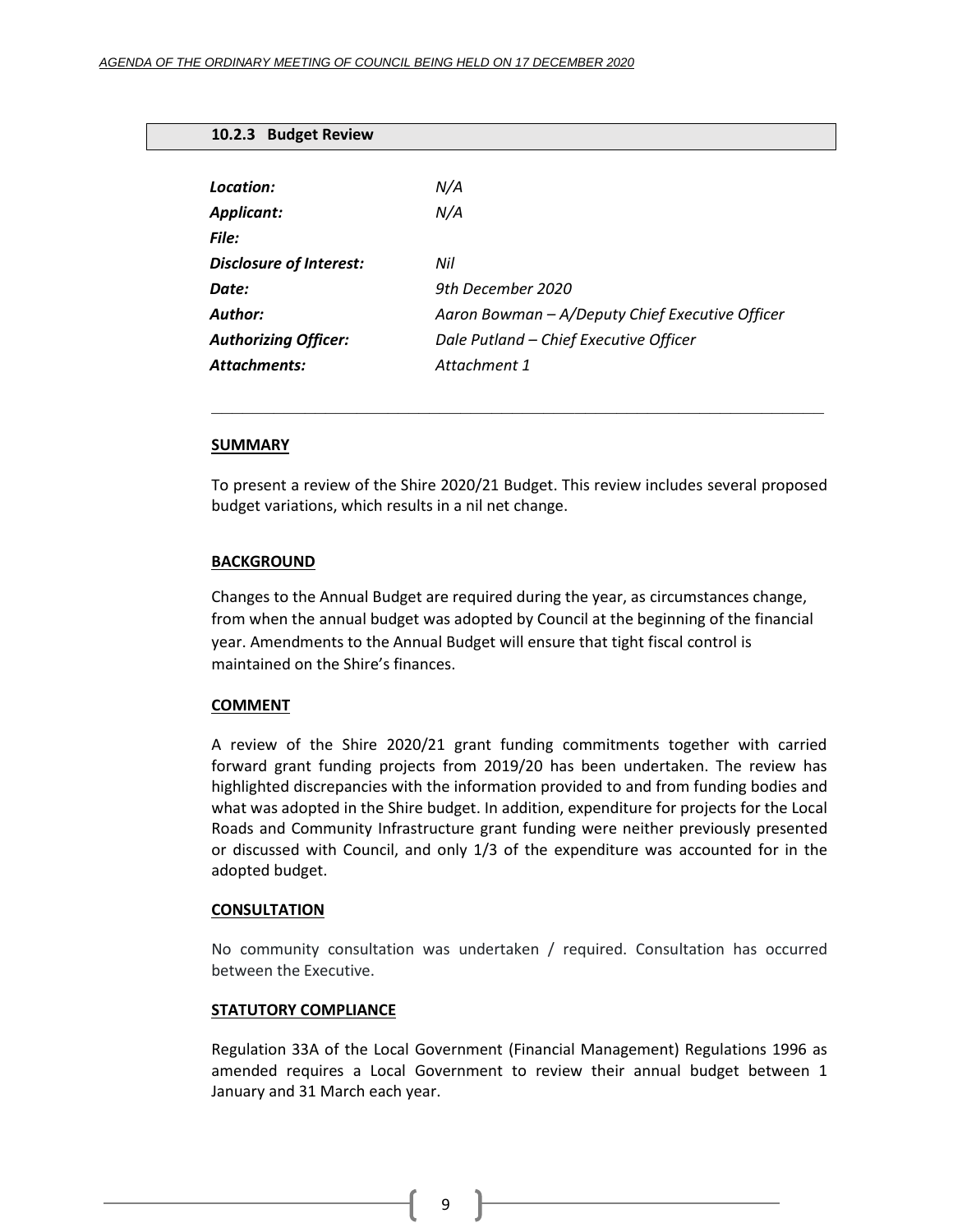### **POLICY IMPLICATIONS**

Nil

## **BUDGET/FINANCIAL IMPLICATIONS**

The paying out of the loan, outstanding plus the premium will decrease the Shire's longterm liability, which will result in the same reduction in the shire assets (aged care reserve).

There will be a Nil effect on the Shire budget.

### **STRATEGIC IMPLICATIONS**

Prudent financial management of ratepayer's funds

### **VOTING REQUIREMENTS**

Absolute Majority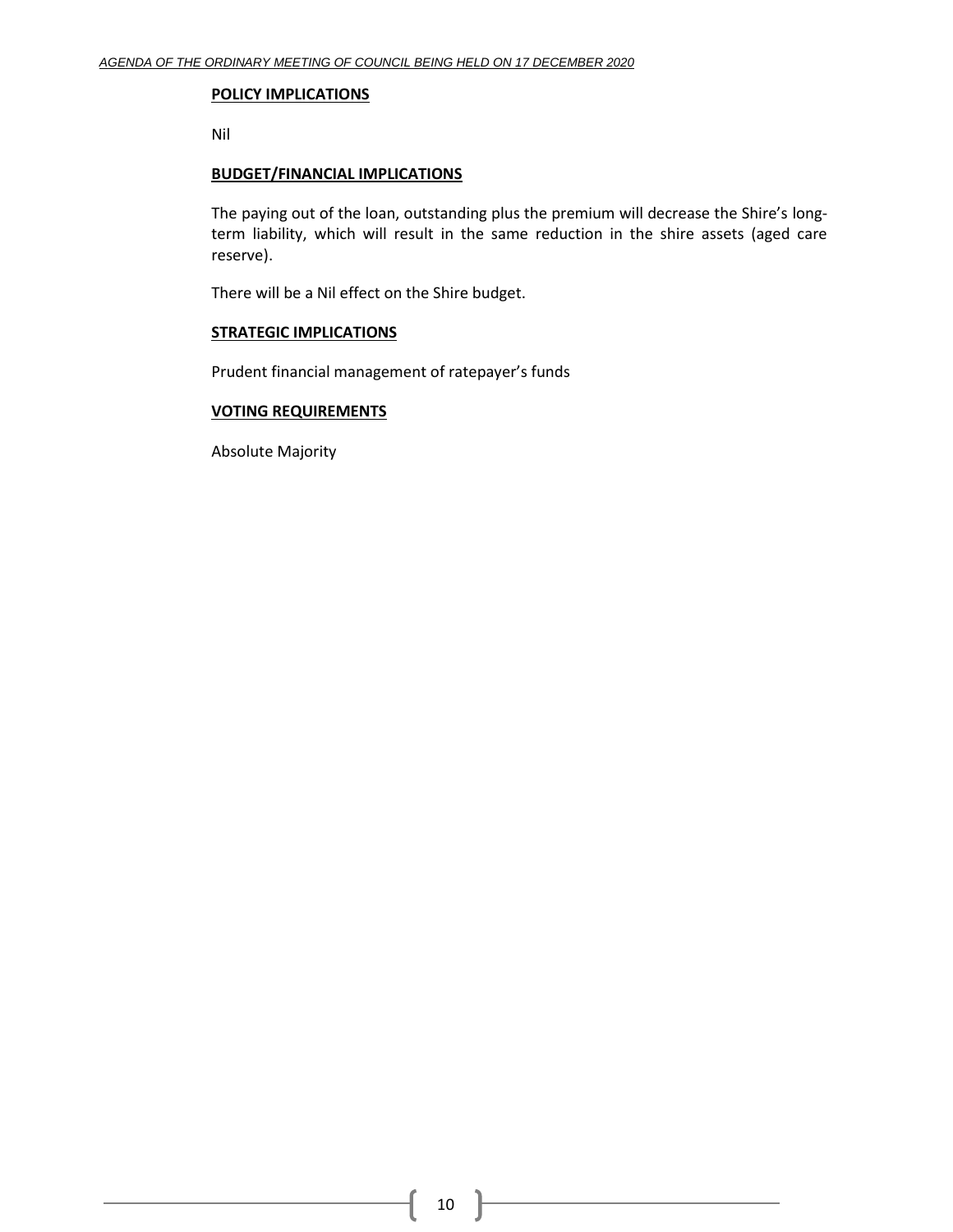# **OFFICER RECOMMENDATION – ITEM 10.2.3**

That Council approves the schedule of variations presented below in accordance with section 6.8 of the Local Government Act 1995.

| <b>Account Number</b>                                                             | <b>Type</b>                 | <b>Description</b>                                                                    | <b>Debit</b> | <b>Credit</b> |  |
|-----------------------------------------------------------------------------------|-----------------------------|---------------------------------------------------------------------------------------|--------------|---------------|--|
| 121404 RRG 148                                                                    |                             | ↓ Expenditure Boyup Brook-Cranbrook Road                                              |              | 19,407        |  |
|                                                                                   |                             | Reason: to match the budget allocation with RRG funding allocation                    |              |               |  |
| 121404 RRG 210                                                                    |                             | ↑ Expenditure Boyup Brook-Arthur River Road                                           | 5,698        |               |  |
|                                                                                   |                             | Reason: to match the budget allocation with RRG funding allocation                    |              |               |  |
|                                                                                   | 个                           |                                                                                       |              |               |  |
| 121404 RRG 211                                                                    | Expenditure                 | Winnejup Road                                                                         | 75,000       |               |  |
|                                                                                   |                             | Reason: to match the budget allocation with RRG funding allocation                    |              |               |  |
| 121001                                                                            | $\downarrow$ Income         | Capital Grant - State - Non-Operating                                                 | 39,106       |               |  |
|                                                                                   |                             | Reason: to match the budget allocation with RRG funding allocation                    |              |               |  |
|                                                                                   |                             | Capital Grant - State- Non-Operating Winnejup                                         |              |               |  |
| 121001                                                                            | 个Income                     | Road                                                                                  |              | 50,000        |  |
|                                                                                   |                             | Reason: to match the budget allocation with RRG funding allocation                    |              |               |  |
| 121403 RTR029                                                                     | ↑ Expenditure Terry Road    |                                                                                       | 22,427       |               |  |
|                                                                                   |                             | Reason: to match the budget allocation with RTR funding submission                    |              |               |  |
| 121403 RTR 115                                                                    | ↑ Expenditure Beatty Street |                                                                                       | 24,840       |               |  |
|                                                                                   |                             | Reason: to match the budget allocation with RTR funding submission                    |              |               |  |
|                                                                                   |                             | Capital Grants - Federal - Non-Operating 2019-20                                      |              |               |  |
| 121003                                                                            | 个Income                     | Unspent                                                                               |              | 123,973       |  |
|                                                                                   |                             | Reason: to match the budget allocation with RTR funding submission                    |              |               |  |
|                                                                                   |                             | Capital Grants - Federal - Non-Operating 2020-21                                      |              |               |  |
| 121003                                                                            | $\downarrow$ Income         | Grant                                                                                 | 76,705       |               |  |
|                                                                                   |                             | Reason: to match the budget allocation with allocated 20/21 RTR funds to be received. |              |               |  |
| 121400 MU 500                                                                     |                             | $\sqrt{\frac{1}{2}}$ Expenditure Muni - Back Slopes and Shoulders                     |              | 201,426       |  |
| Reason: to reallocate funds to LRCI projects                                      |                             |                                                                                       |              |               |  |
| 122105                                                                            |                             | ↓ Expenditure Repairs & Maint-Bridges - Services-Bridge Repairs                       |              | 60,000        |  |
| Reason: to reallocate funds to LRCI projects                                      |                             |                                                                                       |              |               |  |
| 147451                                                                            |                             | ↓ Expenditure Rylington Park Dorm Rooms Air Conditioners                              |              | 10,800        |  |
| Reason: to reallocate funds to LRCI projects                                      |                             |                                                                                       |              |               |  |
| 147411                                                                            |                             | $\downarrow$ Expenditure Rylington Park Chemical Shed                                 |              | 15,000        |  |
| Reason: to reallocate funds to LRCI projects                                      |                             |                                                                                       |              |               |  |
| 147410                                                                            |                             | ↓ Expenditure Rylington Park House Capital - Replace house roof and gutters           |              | 50,000        |  |
| Reason: to reallocate funds to LRCI projects                                      |                             |                                                                                       |              |               |  |
|                                                                                   |                             | Members-Conferences/Seminars Costs - Local Govt                                       |              |               |  |
| 41105                                                                             | ↓Expenditure Week           |                                                                                       |              | 15,850        |  |
| Reason: to reallocate funds to LRCI projects                                      |                             |                                                                                       |              |               |  |
| 143101                                                                            |                             | ↓Expenditure Consultant Engineer                                                      |              | 5,000         |  |
| Reason: to reallocate funds to LRCI projects                                      |                             |                                                                                       |              |               |  |
| 121400 MU501                                                                      |                             | ↓ Expenditure Muni-Gravel Pit Rehabilitation - Services                               |              | 20,000        |  |
| Reason: to reallocate funds to LRCI projects                                      |                             |                                                                                       |              |               |  |
| 53405<br>↓ Expenditure Plant & Equipment - Material-CCTV infrastructure<br>51,700 |                             |                                                                                       |              |               |  |
| Reason: grant funding not<br>received                                             |                             |                                                                                       |              |               |  |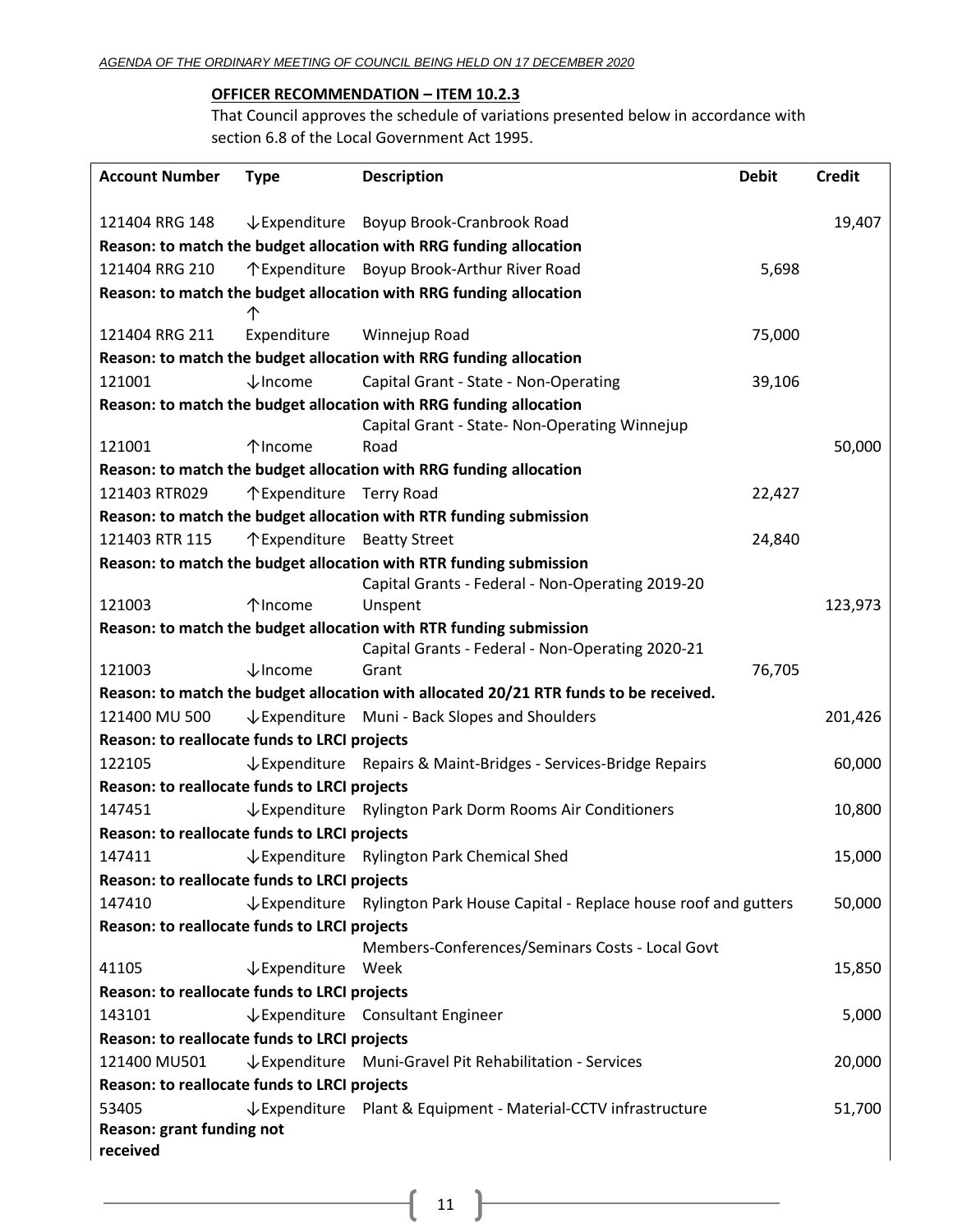*AGENDA OF THE ORDINARY MEETING OF COUNCIL BEING HELD ON 17 DECEMBER 2020*

| 53002<br>Reason: grant funding not<br>received   |          | Non-Operating Grant - Capital Grant-CCTV project | 31,700   |           |
|--------------------------------------------------|----------|--------------------------------------------------|----------|-----------|
|                                                  |          | ↑ Expenditure Football oval lights - stage 1     | 120,000  |           |
| Reason: Identified LRCI project                  |          |                                                  |          |           |
|                                                  |          | ↑ Expenditure Flax Mill / Caravan Park upgrades  | 147,680  |           |
| Reason: Identified LRCI project                  |          |                                                  |          |           |
|                                                  |          | ↑ Expenditure Tourism Centre Upgrades            | 50,000   |           |
| Reason: Identified LRCI project                  |          |                                                  |          |           |
|                                                  |          | ↑ Expenditure Road Verge - Coop carparking       | 40,000   |           |
| <b>Reason: Identified LRCI project</b>           |          |                                                  |          |           |
|                                                  | 个 Income | Road Verge - Coop Carparking contribution        |          | 10,000    |
| <b>Reason: Agreed contribution from the Coop</b> |          |                                                  |          |           |
|                                                  |          |                                                  |          |           |
| <b>Total</b>                                     |          |                                                  | \$633156 | \$633,156 |
|                                                  |          |                                                  |          |           |

<span id="page-11-0"></span>**10.3 PLANNING**

Nil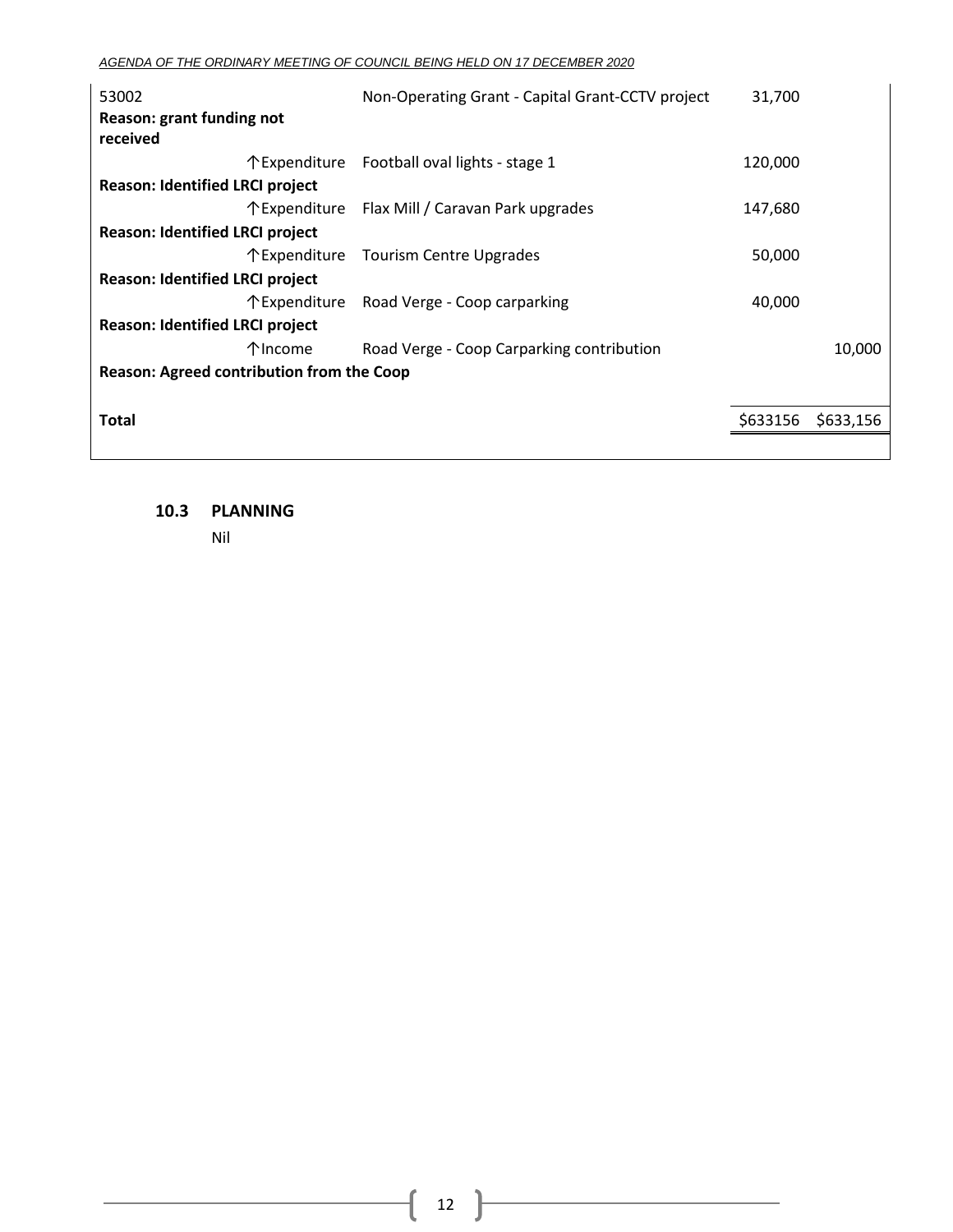#### <span id="page-12-0"></span>**10.4 CHIEF EXECUTIVE OFFICER**

#### <span id="page-12-1"></span>**10.4.1 Attendance at Events Policy**

| Location                      | ΝA                                                                  |  |  |  |
|-------------------------------|---------------------------------------------------------------------|--|--|--|
| <b>Applicant</b>              | ΝA                                                                  |  |  |  |
| <b>File</b>                   | M.16                                                                |  |  |  |
| <b>Disclosure of Interest</b> | Nil                                                                 |  |  |  |
| Date                          | 3rd December 2020                                                   |  |  |  |
| Author                        | Aaron Bowman - A/Deputy Chief Executive Officer                     |  |  |  |
| <b>Authorizing Officer</b>    | Dale Putland - Chief Executive Officer                              |  |  |  |
|                               | 1) Draft Attendance at events policy<br>Attachments                 |  |  |  |
|                               | $2$ )DLGSC – operational quideline – attendance at events<br>policy |  |  |  |

#### **SUMMARY**

For Council to adopt a new policy in respect to Councillor and CEO attendance at events as a representative of the Shire.

**\_\_\_\_\_\_\_\_\_\_\_\_\_\_\_\_\_\_\_\_\_\_\_\_\_\_\_\_\_\_\_\_\_\_\_\_\_\_\_\_\_\_\_\_\_\_\_\_\_\_\_\_\_\_\_\_\_\_\_\_\_\_\_\_**

### **BACKGROUND**

On the 20<sup>th</sup> October 2019, the new gifts framework contained within the Local Government Legislation Amendment Act 2019 came into operation. This new gift framework has been simplified, with the focus on transparency and accountability. The Act now requires "a local government to prepare and adopt a policy that deals with matter relating to the attendance of Council members and the CEO at events"

The Shire of Boyup is currently non-compliant in that it has not yet adopted an Attendance at Events policy.

#### **COMMENT**

In developing the policy, there are several matters which need to be considered. Principally, the council needs to consider what is the benefit to the community or local government in having members of Council or the CEO attend the event.

The attendance at Events policy is to enable council members and the Chief Executive Officer to attend events as a representative of council without restricting their ability to participate in council meetings. It is not intended to be used as a mechanism to avoid conflict of interest provisions where significant matters are likely to come before council from the provider of the invitation.

While attending events is generally considered an important function for council members and the CEO to represent the local government, if there are costs involved, it can lead to criticism from the community in relation to spending ratepayer's money if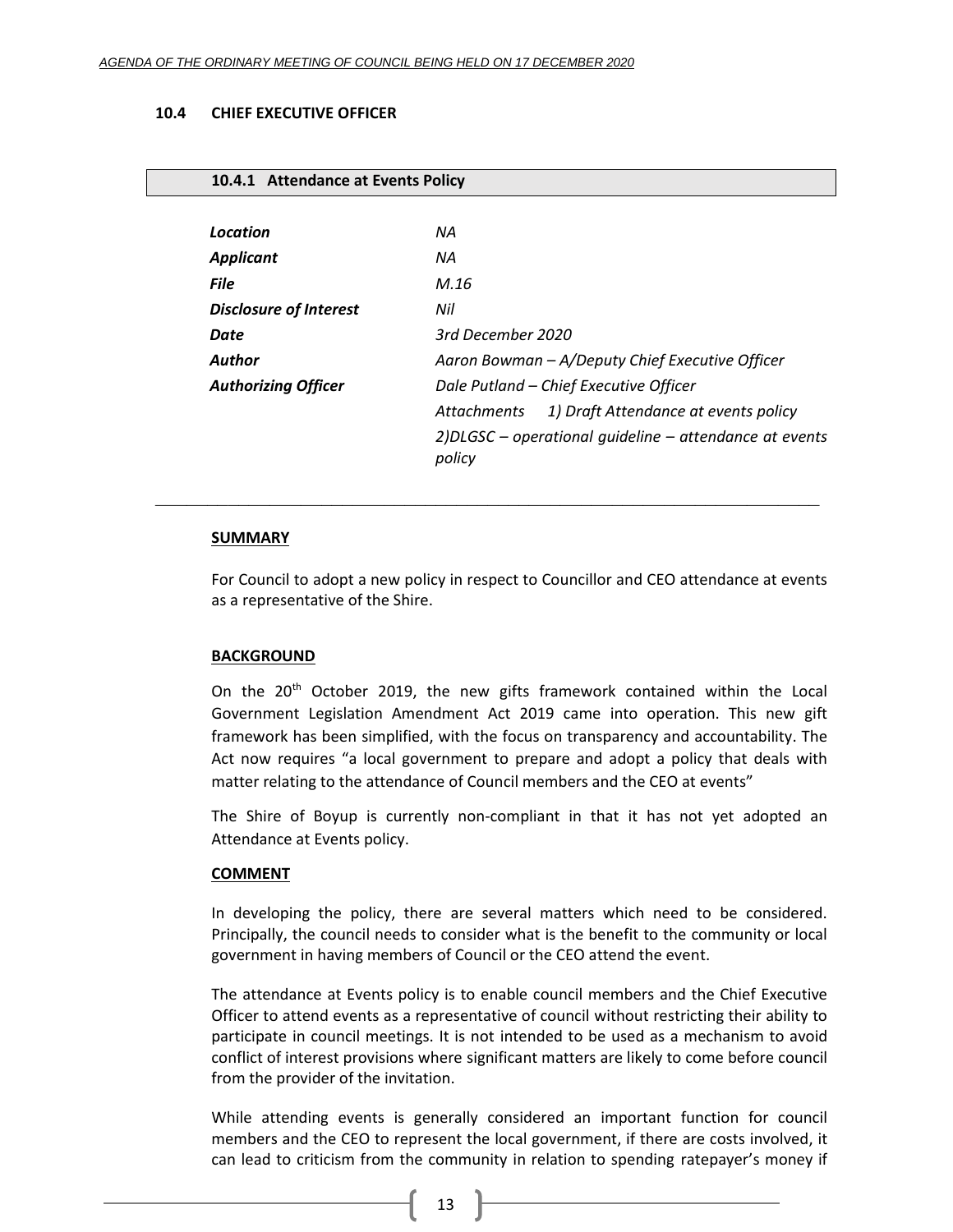the tangible benefits are not identified. Similarly, if the council is accepting tickets, including those as a result of sponsorship, there can be a perception of bias when matter affecting that organisation come before council.

The policy should consider the type of role that the person attending will have in the event. The community perception will be different for a person attending to undertake a specific role or function versus being a member of the audience.

Examples are provided in the legislation of what constitutes an event: concerts, conference, functions and sporting event. This is not an exhaustive list and Council should consider the full range of events that may be relevant to the Shire of Boyup Brook, such as agricultural shows, field days, school awards nights and cultural events.

The policy may provide authorisation for the CEO to be the decision maker, in that case, the policy must set out clear criteria by which the CEO may make such determinations.

In developing the attendance at events policy, Council needs to actively consider the purpose of and benefits to the community from council members or the CEO attending events. The policy should not be used to intentionally circumvent conflict of interests which may arise from attending events hosted by a provider who will have a significant matter before council.

# **CONSULTATION**

Nil

# **STATUTORY COMPLIANCE**

S5.90A policy for attendance at events

 $(1)$  In this section –

Event includes the following

- a. A concert;
- b. A conference;
- c. A function;
- d. A sporting event;
- e. An occasion of a kind prescribed for the purpose of this definition.
- (2) A local government must prepare and adopt\* a policy that deals with matters relating to the attendance of council members and the CEO at events, including –
- a. The provision of tickets to events; and
- b. Payments in respect of attendance; and
- c. Approval of attendance by the local government and criteria for approval; and
- d. Any prescribed matter.

(3) A local government may amend\* the policy

(4) When preparing the policy or an amendment to the policy, the local government must comply with any prescribed requirements relating to the form or content of a policy under this section.

(5) The CEO must publish an up-to-date version of the policy on the local governments official website.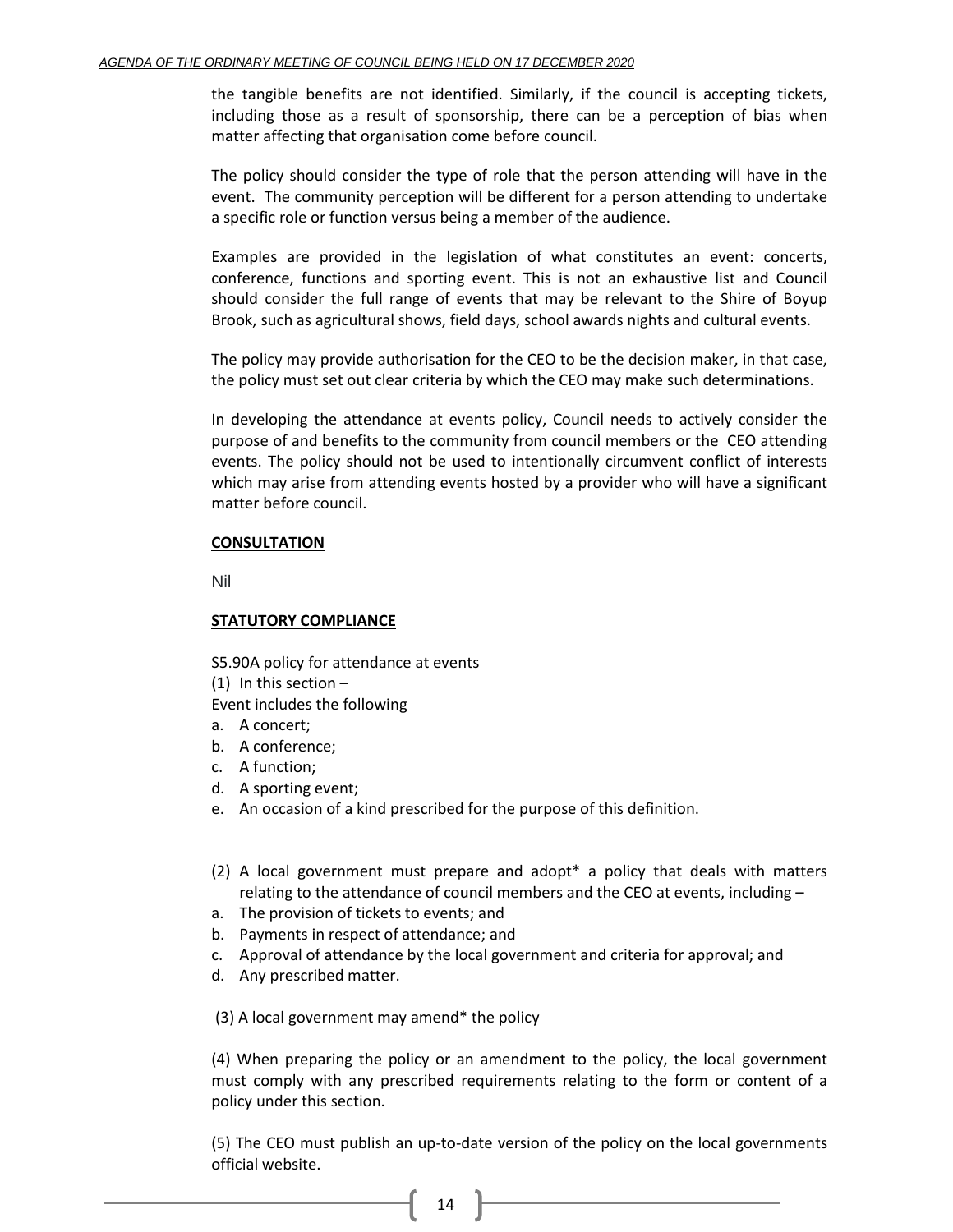\*absolute majority required

# **POLICY IMPLICATIONS**

If adopted by Council, the Attendance at Events Policy will guide future Councillor and CEO attendance at events.

#### **BUDGET/FINANCIAL IMPLICATIONS**

Nil

## **STRATEGIC IMPLICATIONS**

Nil

# **VOTING REQUIREMENTS**

Absolute majority

### **OFFICER RECOMMENDATION – ITEM 10.4.1**

**That Council adopt the 'Attendance at Events' policy M.16 (attachment 10.4.1).**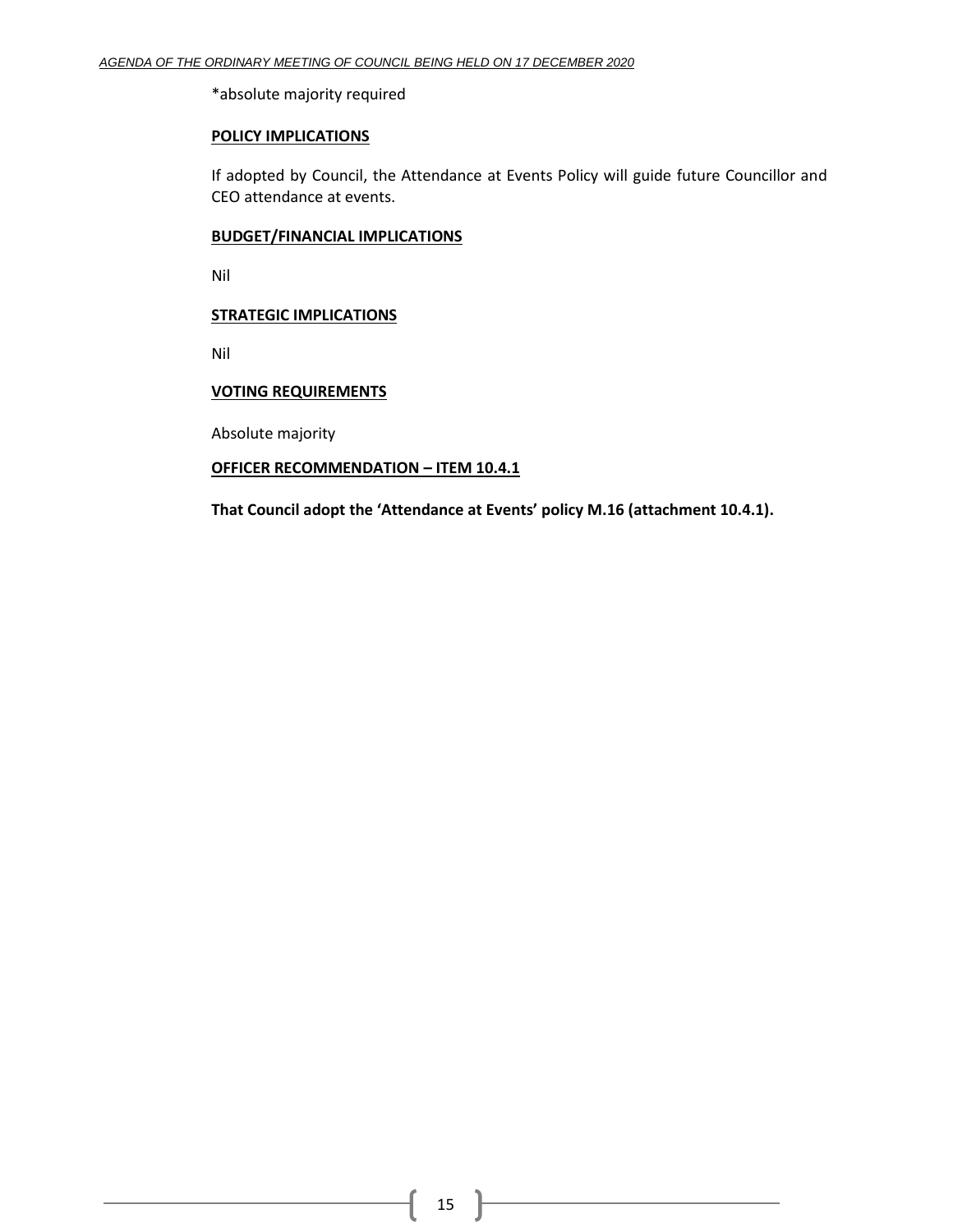## <span id="page-15-0"></span>**10.4.2 Early Repayment of Loan**

| Location                      | N/A                                                                                          |
|-------------------------------|----------------------------------------------------------------------------------------------|
| Applicant                     | N/A                                                                                          |
| File                          | Loan 118                                                                                     |
| <b>Disclosure of Interest</b> | Nil                                                                                          |
| Date                          | 5th December 2020                                                                            |
| Author                        | Aaron Bowman - A/Deputy Chief Executive Officer                                              |
| <b>Authorizing Officer</b>    | Dale Putland - Chief Executive Officer                                                       |
| Attachments                   | Attachment $1$ – Early repayment of loan agenda item<br>29 <sup>th</sup> October 2020        |
|                               | Attachment $2$ – update treasury payout quote – to be<br>provided to Council at the meeting. |
|                               |                                                                                              |

#### **SUMMARY**

To approve the transfer of funds from the aged care reserve to repay loan 118.

**\_\_\_\_\_\_\_\_\_\_\_\_\_\_\_\_\_\_\_\_\_\_\_\_\_\_\_\_\_\_\_\_\_\_\_\_\_\_\_\_\_\_\_\_\_\_\_\_\_\_\_\_\_\_\_\_\_\_\_\_\_\_\_\_\_\_\_\_\_\_\_\_\_\_\_\_\_\_**

### **BACKGROUND**

Council resolved at the 29<sup>th</sup> October 2020 Ordinary Council meeting:

"that Council undertake local public advertising for a minimum of 1 month, of its intention to use the aged care accommodation reserve to pay back loan 118.

#### **COMMENT**

The Shire placed the following advert in the Manjimup Bridgetown times on the  $11<sup>th</sup>$ November 2020.

# *"LOAN 118*

*Notice is hereby given under section 6.11 (2) (b) of the Local Government Act 1995 that the Shire of Boyup Brook intents to use the aged accommodation reserve to pay back loan 118. Comments on this notice may be submitted to the Chief Executive Officer in writing on or before Friday, 11th December 2020.*

*Dale Putland Chief Executive Officer PO Box 2, Boyup Brook WA 6244"*

In addition, a notice was placed on the shire's noticeboard.

No comments / submissions have been received at the time of writing this report.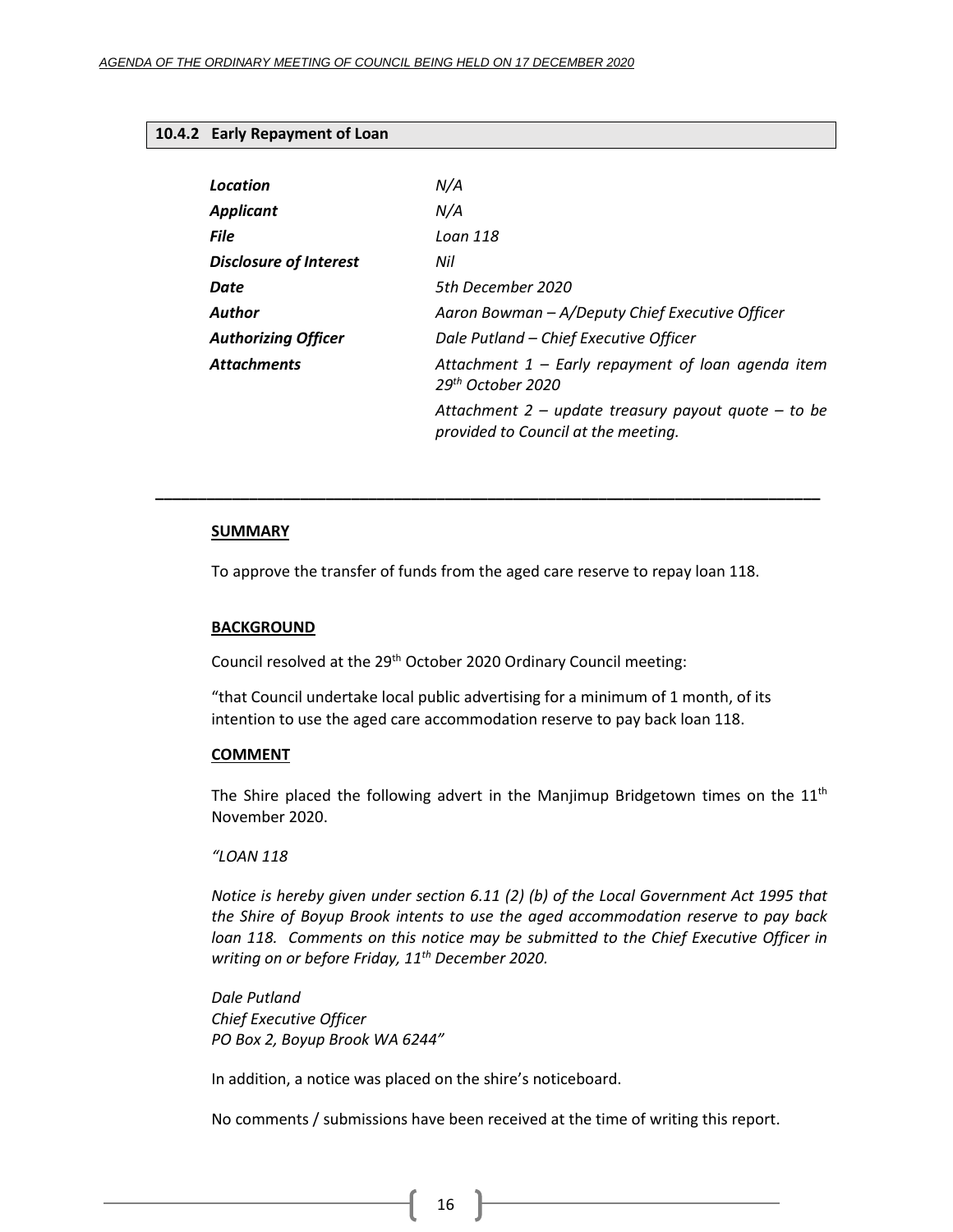#### **CONSULTATION**

Department of Local Government

Western Australian Treasury Corporation

### **STATUTORY COMPLIANCE**

Section  $6.11(2)(b)$  of the Local Government Act 1995 – A local government must give one month's local public notice of the proposed change of purpose or propose use of money in a reserve account.

The paying of the loan is classified as a change of use.

#### **POLICY IMPLICATIONS**

Nil

#### **BUDGET/FINANCIAL IMPLICATIONS**

The paying out of the loan, outstanding plus the premium will decrease the Shire's longterm liability, which will result in the same reduction in the shire assets (aged care reserve).

There will be a nil effect on the Shire budget.

#### **STRATEGIC IMPLICATIONS**

Prudent financial management of ratepayer's funds

### **VOTING REQUIREMENTS**

Absolute Majority

### **OFFICER RECOMMENDATION – ITEM 10.4.2**

**That Council use the funds in the aged care reserve to pay out loan 118 in full.**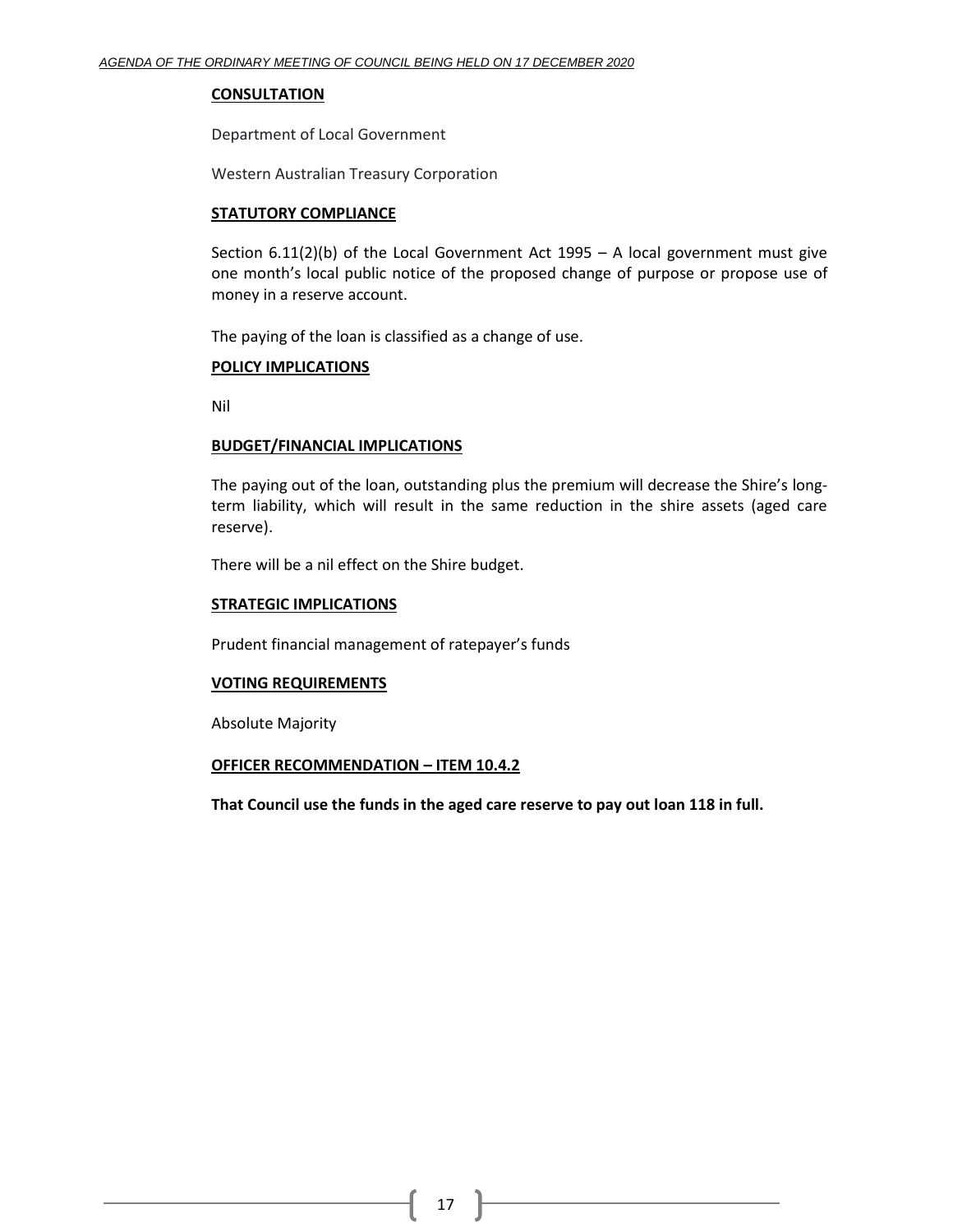#### <span id="page-17-0"></span>**10.4.3 Insurance of Shire owned bridges**

| Location:                      | N/A                                             |
|--------------------------------|-------------------------------------------------|
| <b>Applicant:</b>              | N/A                                             |
| File:                          | Insurance                                       |
| <b>Disclosure of Interest:</b> | Nil                                             |
| Date:                          | 9th December 2020                               |
| <b>Author:</b>                 | Aaron Bowman - A/Deputy Chief Executive Officer |
| <b>Authorizing Officer:</b>    | Dale Putland - Chief Executive Officer          |
| <b>Attachments:</b>            | Nil                                             |

#### **SUMMARY**

To amend council resolution 171/20 which incorrectly lists the Shire bridges to be insured and replaced with an updated list of the correct bridges to be insured.

**\_\_\_\_\_\_\_\_\_\_\_\_\_\_\_\_\_\_\_\_\_\_\_\_\_\_\_\_\_\_\_\_\_\_\_\_\_\_\_\_\_\_\_\_\_\_\_\_\_\_\_\_\_\_\_\_\_\_\_**

#### **BACKGROUND**

Council resolved at the 29<sup>th</sup> October 2020 Ordinary Council meeting to:

"reallocate \$30,000 from 074115 Medical centre sundry expenses to 122105 Bridges to enable the most critical 50% of the Shire bridges to be insured".

This was the outcome of the administration being advised that no shire bridges were insured.

Resolution 171/20 listed 8 bridges as the most critical bridges that were to be insured.

#### **COMMENT**

The Shire report previously identified the total replacement value of all the Shire bridges was \$49.384 million. The correct value is \$62.41 million. With this updated information it is recommended that the most critical 40% - 45% of bridges (in value) are insured, not 50%.

In addition, the recommended bridges to be insured, provided by the administration to Council as part of the council report for the October 2020 ordinary council was incorrect. The result being that resolution 171/20 needs amending.

#### **CONSULTATION**

LGIS

#### **STATUTORY COMPLIANCE**

16.20 (1)(a) of the Shire of Boyup Brook Standing Orders 1997 Local Law -A substantiative motion may be revoked at any time provided that no action in relation to the resolution being rescinded has already occurred.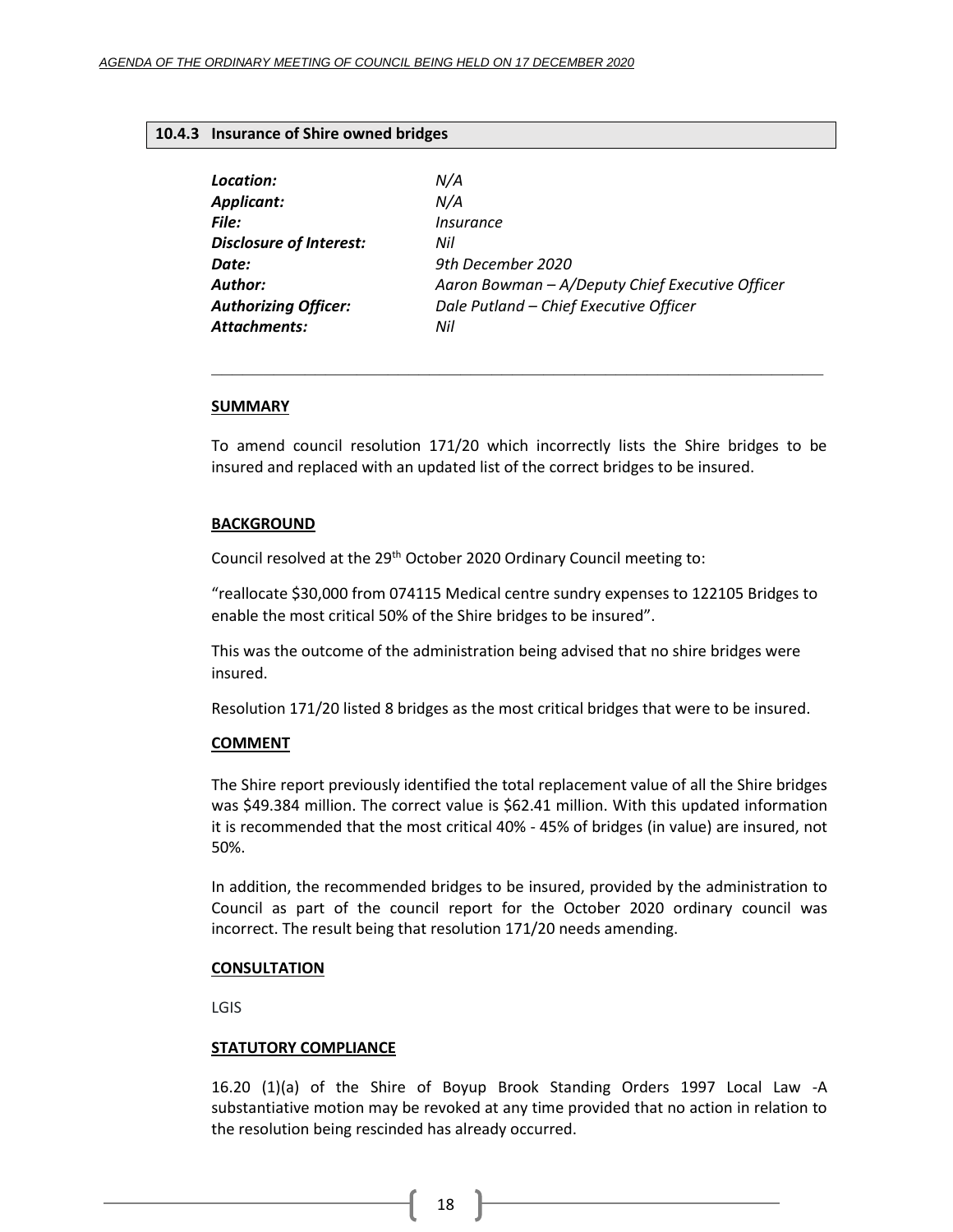#### **POLICY IMPLICATIONS**

Nil

# **BUDGET/FINANCIAL IMPLICATIONS**

Council has previously resolved as part of resolution 171/20 to reallocate \$30,000 for the cost to insure some of the shire bridges.

### **STRATEGIC IMPLICATIONS**

Nil

# **VOTING REQUIREMENTS**

Absolute Majority

### **OFFICER RECOMMENDATION – ITEM 10.4.3**

# **That Council amend resolution 171/20 by replacing the list of bridges to be insured from**

| Asset | Primary            | <b>Secondary Location</b> | <b>Secondary Description</b> | Reinstatement | Comments       |
|-------|--------------------|---------------------------|------------------------------|---------------|----------------|
| No.   | Location           |                           |                              | with new      |                |
| 0268A | <b>Tweed River</b> | Brook Cranbrook<br>Boyup  | Timber framed bridge         | 3,000,000     | Includes steel |
|       |                    | Rd                        | with bitumen road            |               | crash barrier  |
| 0207A | <b>Tone River</b>  | Brook Cranbrook<br>Boyup  | Steel concrete bridge        | 10,000,000    | Includes steel |
|       |                    | Rd                        | with bitumen road            |               | crash barrier  |
| 0740  | Blackwood          | Boyup Brook Arthur Rd     | Timber framed bridge         | 8,500,000     | Includes steel |
|       | River              |                           | with bitumen road            |               | crash barrier  |
| 0741  | <b>Boree Gully</b> | Boyup Brook Arthur Rd     | Timber framed bridge         | 1,600,000     | Includes steel |
|       |                    |                           | with bitumen road            |               | crash barrier  |
| 0742  | Dinninup           | Boyup Brook Arthur Rd     | Timber framed bridge         | 3,300,000     | Includes steel |
|       | <b>Brook</b>       |                           | with bitumen road            |               | crash barrier  |
| 0743  | Blackwood          | Boyup Brook Arthur Rd     | Timber framed bridge         | 8,000,000     | Includes steel |
|       | River              |                           | with bitumen road            |               | crash barrier  |
| 0744  | Campbells          | Boyup Brook Arthur Rd     | Timber framed bridge         | 1,600,000     | Includes steel |
|       | <b>Brook</b>       |                           | with bitumen road            |               | crash barrier  |
| 3304A | <b>Tweed River</b> | Winnejup Road             | Timber framed bridge         | 1,500,000     | Includes steel |
|       |                    |                           | with bitumen road            |               | crash barrier  |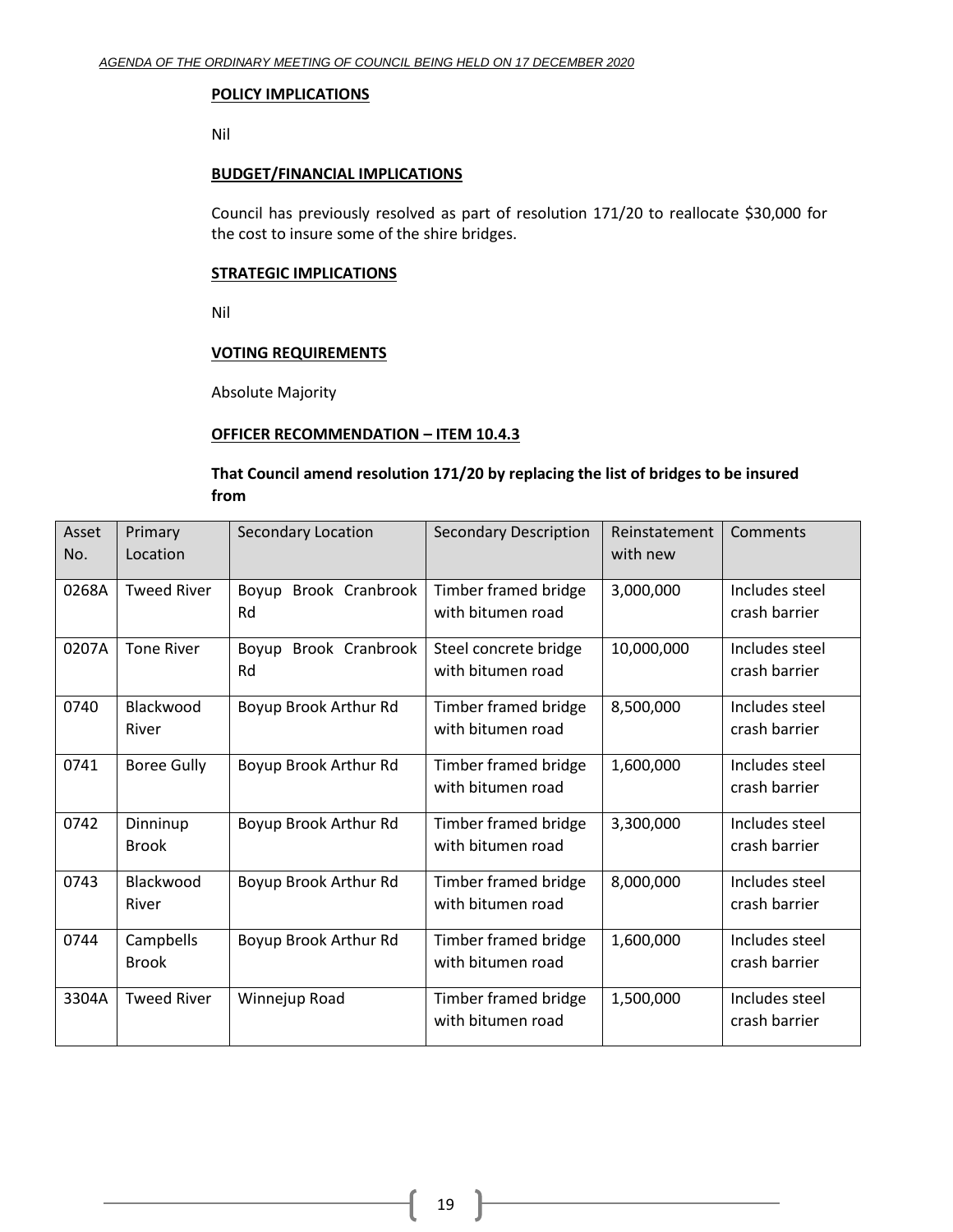| Asset | Primary            | <b>Secondary Location</b> | <b>Secondary Description</b> | Reinstatement | Comments       |
|-------|--------------------|---------------------------|------------------------------|---------------|----------------|
| No.   | Location           |                           |                              | with new      |                |
| 740   | Blackwood          | Boyup Brook Arthur Rd     | Timber framed bridge         | 8,500,000     | Includes steel |
|       | River              |                           | with bitumen road            |               | crash barrier  |
| 0741  | <b>Boree Gully</b> | Boyup Brook Arthur Rd     | Timber framed bridge         | 1,600,000     | Includes steel |
|       |                    |                           | with bitumen road            |               | crash barrier  |
| 0742  | Dinninup           | Boyup Brook Arthur Rd     | Timber framed bridge         | 3,300,000     | Includes steel |
|       | <b>Brook</b>       |                           | with bitumen road            |               | crash barrier  |
| 0743  | Blackwood          | Boyup Brook Arthur Rd     | Timber framed bridge         | 8,000,000     | Includes steel |
|       | River              |                           | with bitumen road            |               | crash barrier  |
| 0744  | Campbells          | Boyup Brook Arthur Rd     | Timber framed bridge         | 7,600,000     | Includes steel |
|       | <b>Brook</b>       |                           | with bitumen road            |               | crash barrier  |
|       |                    |                           |                              |               |                |

#### **To**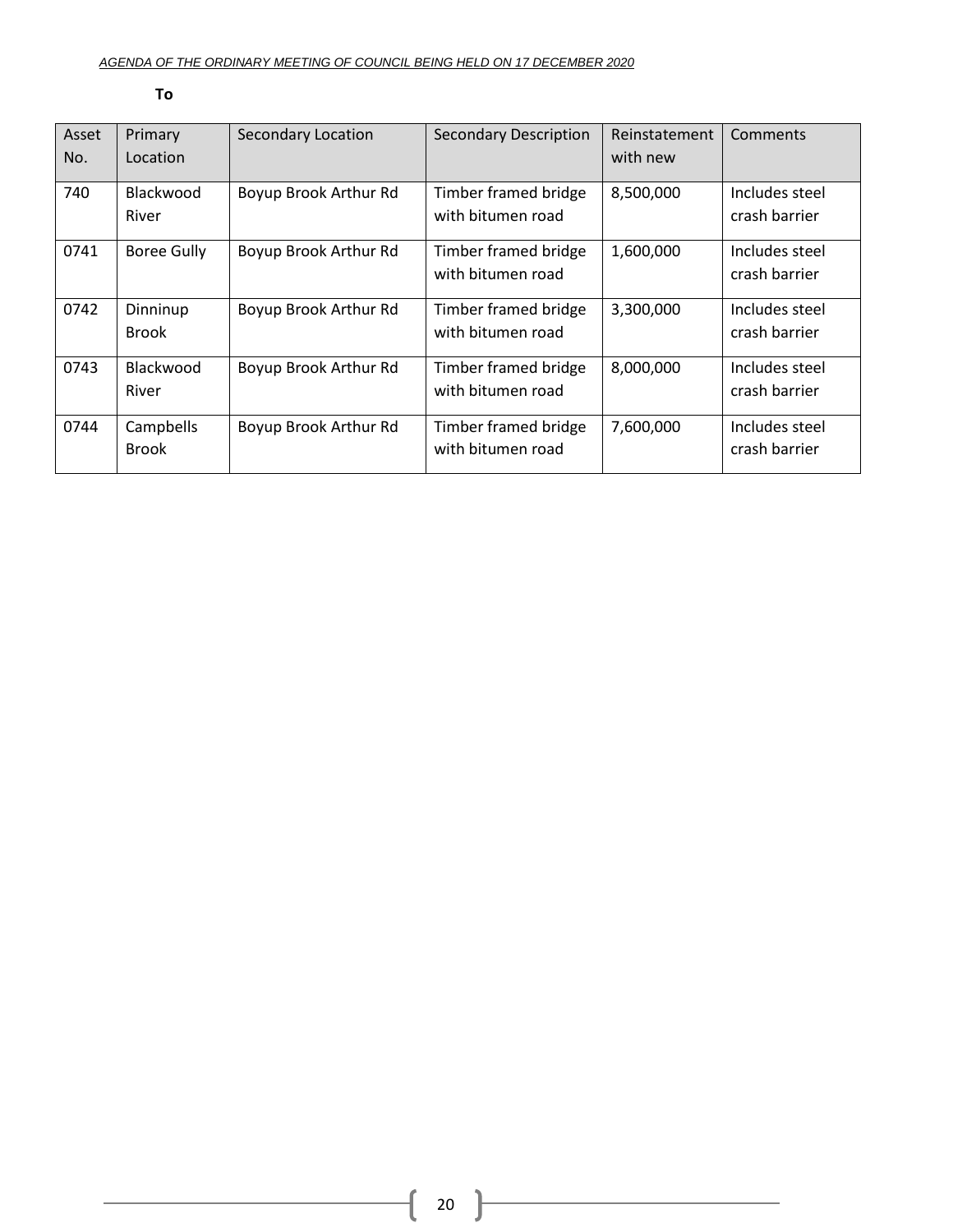#### <span id="page-20-0"></span>**10.4.4 Key Performance Indications for the Chief Executive Officer**

| Location:                      | Shire of Boyup Brook                                                            |
|--------------------------------|---------------------------------------------------------------------------------|
| Applicant:                     | ΝA                                                                              |
| File:                          | #154                                                                            |
| <b>Disclosure of Interest:</b> | Nil                                                                             |
| Date:                          | 3rd December 2020                                                               |
| Author:                        | Dale Putland - Chief Executive Officer                                          |
| <b>Authorizing Officer:</b>    | Dale Putland - Chief Executive Officer                                          |
| <b>Attachments:</b>            | Chief Executive Officer Key Performance Indicators<br>(Confidential Attachment) |
|                                |                                                                                 |

#### **SUMMARY**

To establish Key Performance Indicators for the Chief Executive Officer (CEO) for the remainder of the 2020/2021 financial year.

#### **BACKGROUND**

Section 5.38 of the *Local Government Act 1995* requires that Council review the performance of the Chief Executive Officer at least once a year. Conducting this review is an important function of Council because the CEO is Council's only employee and it is through this review process that Council can also review the performance of the organisation. This also provides an appropriate basis of Council to conduct an annual review of the CEO's remuneration package.

Key Performance Indicators should refer to the Chief Executive Officer's Contract of Employment, the Corporate Business Plan and/or the Strategic Community Plan. They should contain a balance of both tactical and strategic indicators, define realistic milestones and reporting requirements, mirror expectations of Council and the community, and acknowledge leadership.

The Chief Executive Officer will provide a self-assessment to the Committee of his/her performance against the relevant KPIs prior to the CEO's performance review.

#### **COMMENT**

The recommended CEO Key Performance Indicators are included in Attachment 1 under Confidential cover and form the basis of assessment for the performance of the CEO for the remainder of the 2020/2021 financial year. The Key Performance Indicators are based around the areas of governance, strategy and organisational performance.

#### **CONSULTATION**

Councillors and senior Shire staff

### **STATUTORY COMPLIANCE**

Section 5.38 of the *Local Government Act 1995*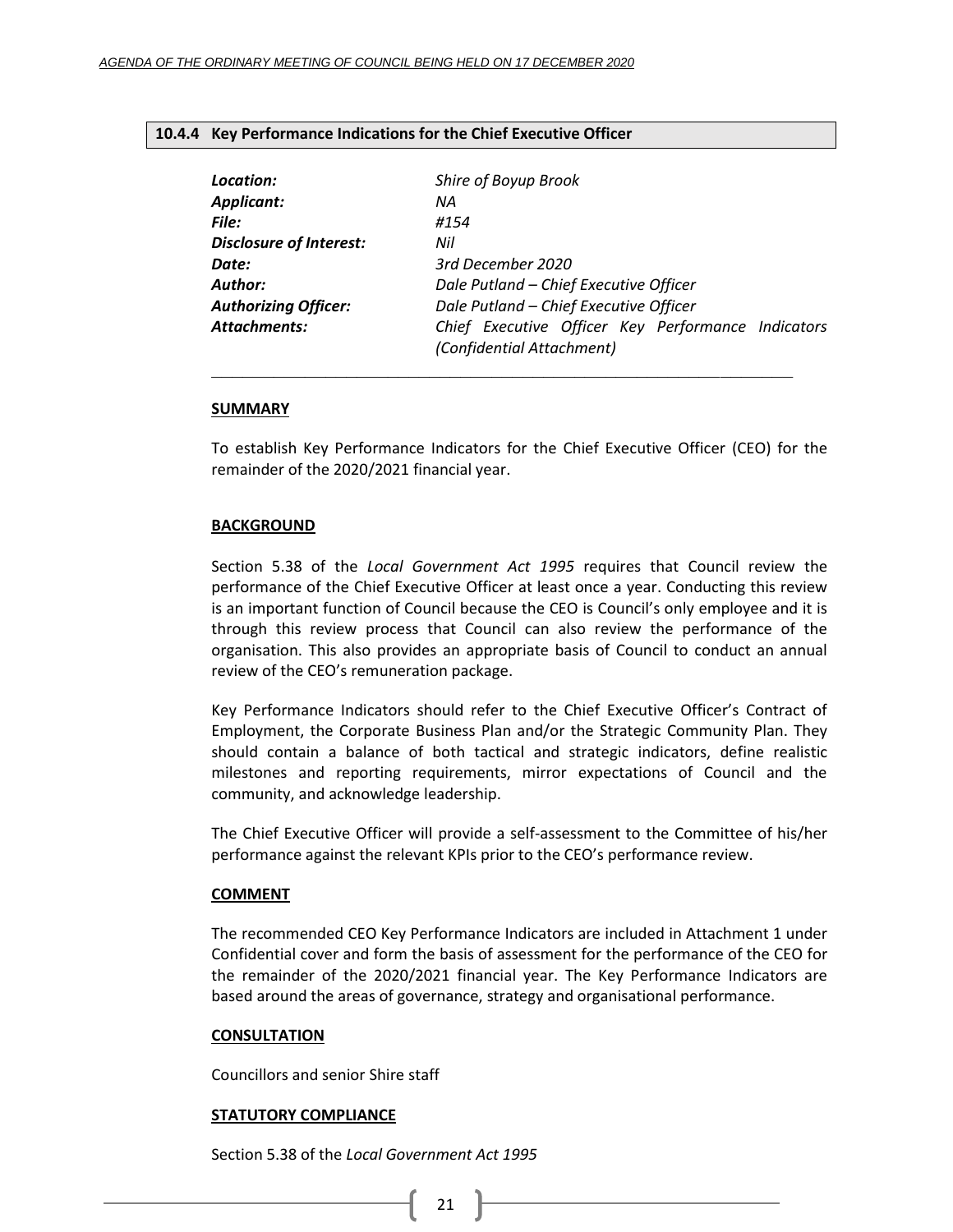#### **POLICY IMPLICATIONS**

Nil

# **BUDGET/FINANCIAL IMPLICATIONS**

KPIs will be delivered within current financial year budget

### **STRATEGIC IMPLICATIONS**

CEO KPIs establish priorities for the organisation

# **VOTING REQUIREMENTS**

Simple Majority

# **OFFICER RECOMMENDATION – ITEM 10.4.4**

**1. That Council adopts the following Key Performance Indicators included in Attachment 1 for the Chief Executive Officer for the remainder of the 2020/2021 financial year:**